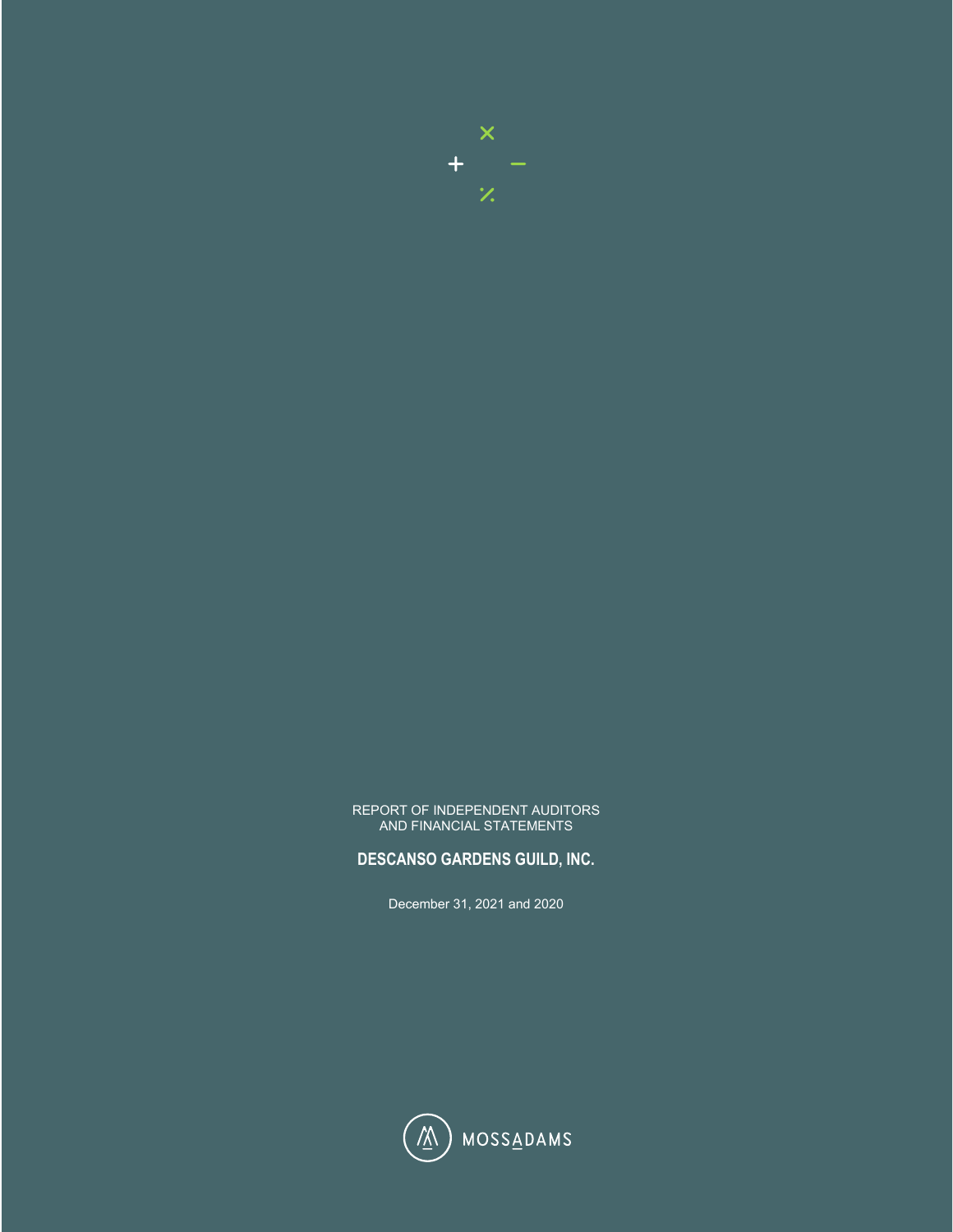# **Table of Contents**

| <b>PAGE</b>                                        |          |
|----------------------------------------------------|----------|
| <b>Report of Independent Auditors</b>              | $1 - 2$  |
| <b>Financial Statements</b>                        |          |
| Statements of financial position                   | 3        |
| Statements of activities and changes in net assets | $4 - 5$  |
| Statements of functional expenses                  | $6 - 7$  |
| Statements of cash flows                           | 8        |
| Notes to financial statements                      | $9 - 24$ |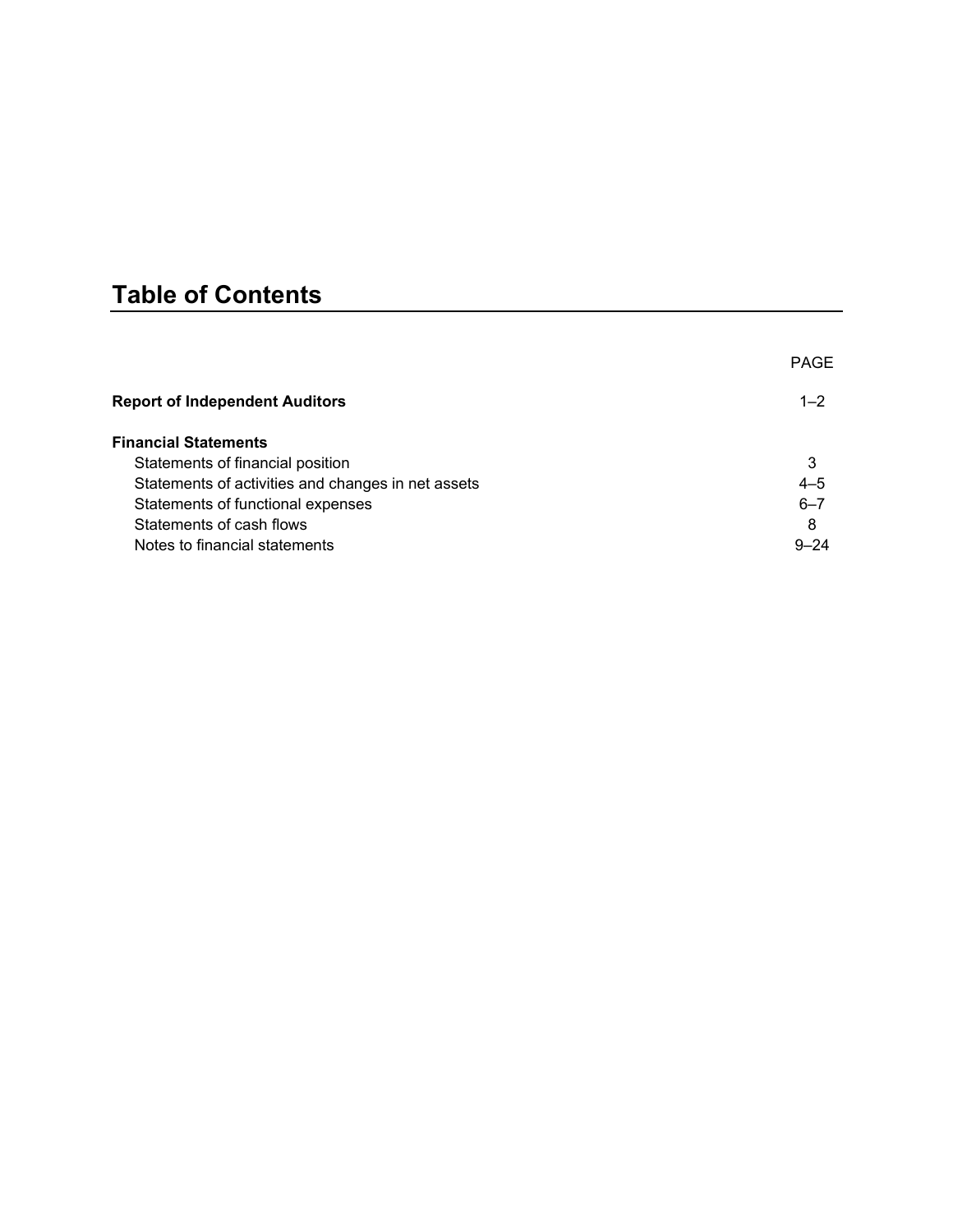

# **Report of Independent Auditors**

The Board of Trustees Descanso Gardens Guild, Inc.

# **Report on the Audit of the Financial Statements**

#### *Opinion*

We have audited the financial statements of Descanso Gardens Guild, Inc. (the "Guild"), which comprise the statements of financial position as of December 31, 2021 and 2020, and the related statements of activities and changes in net assets, functional expenses, and cash flows for the years then ended, and the related notes to the financial statements (collectively, "financial statements").

In our opinion, the accompanying financial statements present fairly, in all material respects, the financial position of Descanso Gardens Guild, Inc. as of December 31, 2021 and 2020, and the results of its operations and its cash flows for the years then ended in accordance with accounting principles generally accepted in the United States of America.

#### *Basis for Opinion*

We conducted our audits in accordance with auditing standards generally accepted in the United States of America (GAAS). Our responsibilities under those standards are further described in the Auditor's Responsibilities for the Audit of the Financial Statements section of our report. We are required to be independent of Descanso Gardens Guild, Inc. and to meet our other ethical responsibilities, in accordance with the relevant ethical requirements relating to our audits. We believe that the audit evidence we have obtained is sufficient and appropriate to provide a basis for our audit opinion.

#### *Responsibilities of Management for the Financial Statements*

Management is responsible for the preparation and fair presentation of the financial statements in accordance with accounting principles generally accepted in the United States of America, and for the design, implementation, and maintenance of internal control relevant to the preparation and fair presentation of financial statements that are free from material misstatement, whether due to fraud or error.

In preparing the financial statements, management is required to evaluate whether there are conditions or events, considered in the aggregate, that raise substantial doubt about Descanso Gardens Guild, Inc.'s ability to continue as a going concern within one year after the date that the financial statements are issued.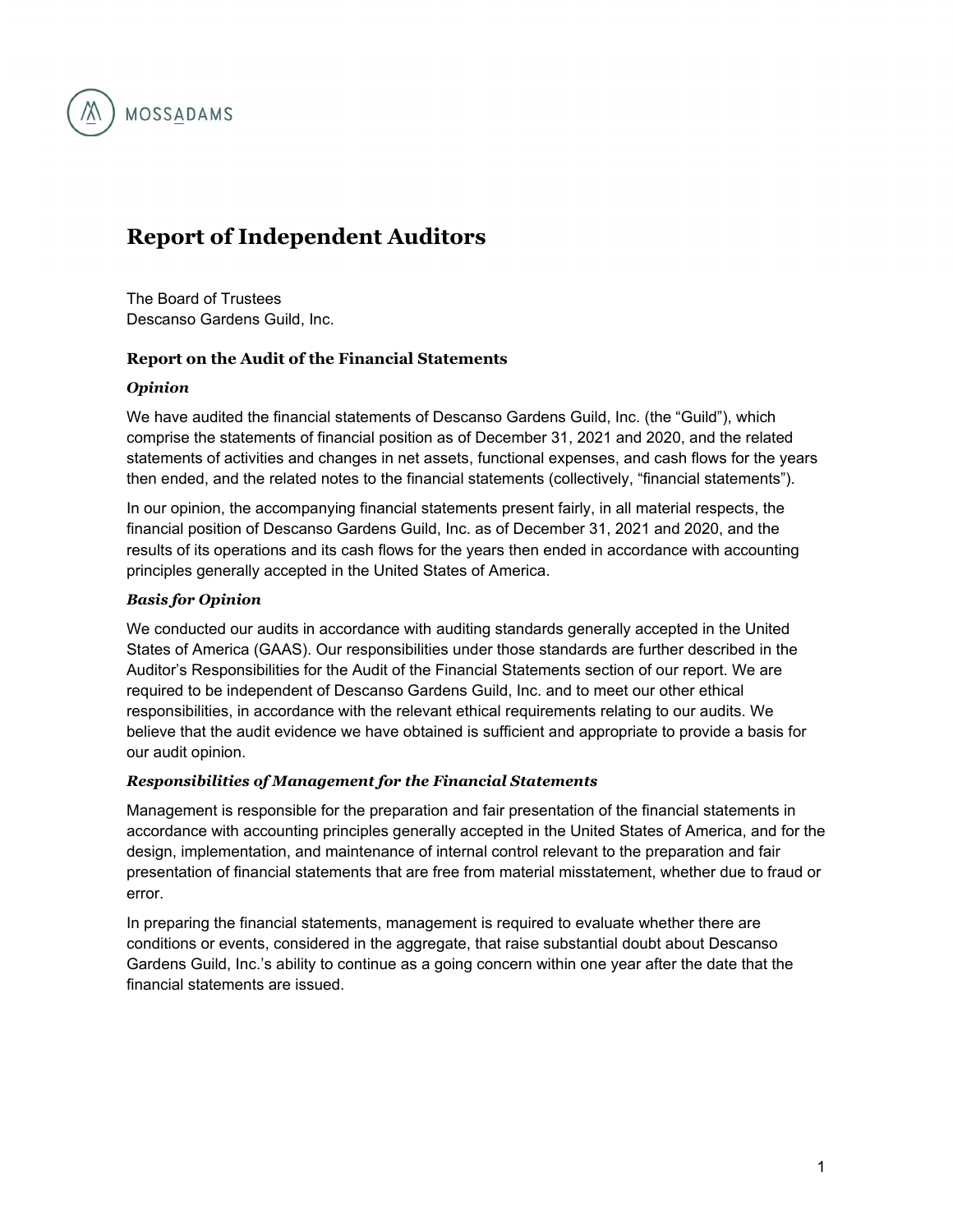#### *Auditor's Responsibilities for the Audit of the Financial Statements*

Our objectives are to obtain reasonable assurance about whether the financial statements as a whole are free from material misstatement, whether due to fraud or error, and to issue an auditor's report that includes our opinion. Reasonable assurance is a high level of assurance but is not absolute assurance and therefore is not a guarantee that an audit conducted in accordance with GAAS will always detect a material misstatement when it exists. The risk of not detecting a material misstatement resulting from fraud is higher than for one resulting from error, as fraud may involve collusion, forgery, intentional omissions, misrepresentations, or the override of internal control. Misstatements are considered material if there is a substantial likelihood that, individually or in the aggregate, they would influence the judgment made by a reasonable user based on the financial statements.

In performing an audit in accordance with GAAS, we:

- Exercise professional judgment and maintain professional skepticism throughout the audit.
- Identify and assess the risks of material misstatement of the financial statements, whether due to fraud or error, and design and perform audit procedures responsive to those risks. Such procedures include examining, on a test basis, evidence regarding the amounts and disclosures in the financial statements.
- Obtain an understanding of internal control relevant to the audit in order to design audit procedures that are appropriate in the circumstances, but not for the purpose of expressing an opinion on the effectiveness of Descanso Gardens Guild, Inc.'s internal control. Accordingly, no such opinion is expressed.
- Evaluate the appropriateness of accounting policies used and the reasonableness of significant accounting estimates made by management, as well as evaluate the overall presentation of the financial statements.
- Conclude whether, in our judgment, there are conditions or events, considered in the aggregate, that raise substantial doubt about Descanso Gardens Guild, Inc.'s ability to continue as a going concern for a reasonable period of time.

We are required to communicate with those charged with governance regarding, among other matters, the planned scope and timing of the audit, significant audit findings, and certain internal control-related matters that we identified during the audit.

Moss adams LLP

Los Angeles, California May 17, 2022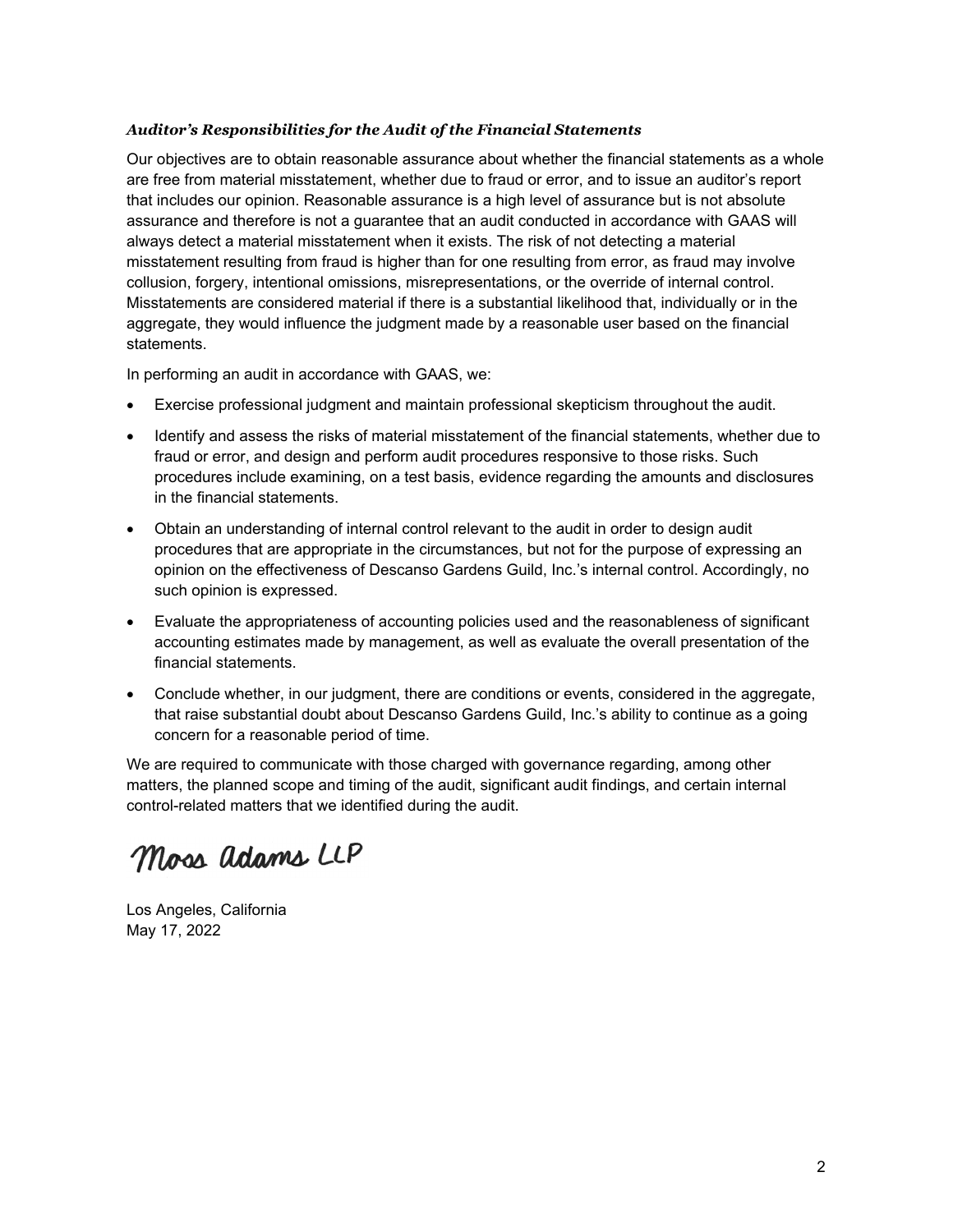|                                                  | December 31,       |                    |
|--------------------------------------------------|--------------------|--------------------|
|                                                  | 2021               | 2020               |
| <b>CURRENT ASSETS</b>                            |                    |                    |
| Cash and cash equivalents                        | \$<br>9,462,899    | \$<br>1,870,947    |
| Cash restricted to nursery project               |                    | 194,100            |
| Operating investments                            |                    | 679,848            |
| Accounts receivable                              | 69,600             | 87,085             |
| Contributions receivable                         | 13,250             | 153,000            |
| Gift shop inventory                              | 181,192            | 188,811            |
| Prepaid expenses                                 | 56,220             | 95,962             |
| Total current assets                             | 9,783,161          | 3,269,753          |
| ENDOWMENT INVESTMENTS                            | 3,194,668          | 2,961,215          |
| PROPERTY AND EQUIPMENT, net                      | 5,025,819          | 4,780,869          |
| <b>Total assets</b>                              | 18,003,648         | 11,011,837<br>\$   |
| <b>LIABILITIES AND NET ASSETS</b>                |                    |                    |
| <b>CURRENT LIABILITIES</b>                       |                    |                    |
| Accounts payable                                 | \$<br>1,944,475    | \$<br>219,580      |
| Accrued expenses                                 | 471,461            | 208,994            |
| Deferred revenues                                | 2,516,915          | 1,820,200          |
| Total current liabilities                        | 4,932,851          | 2,248,774          |
| NET ASSETS                                       |                    |                    |
| Without donor restrictions                       |                    |                    |
| Undesignated                                     | 9,847,926          | 5,583,291          |
| Designated by the Board for operating reserve    | 2,129,543          | 1,887,690          |
|                                                  | 11,977,469         | 7,470,981          |
| With donor restrictions                          |                    |                    |
| Perpetual endowment<br>Time-restricted endowment | 890,344<br>174,782 | 890,344<br>183,181 |
| Purpose restrictions                             | 28,202             | 218,557            |
|                                                  | 1,093,328          | 1,292,082          |
| Total net assets                                 | 13,070,797         | 8,763,063          |
|                                                  |                    |                    |
| Total liabilities and net assets                 | 18,003,648<br>\$   | \$<br>11,011,837   |

**ASSETS**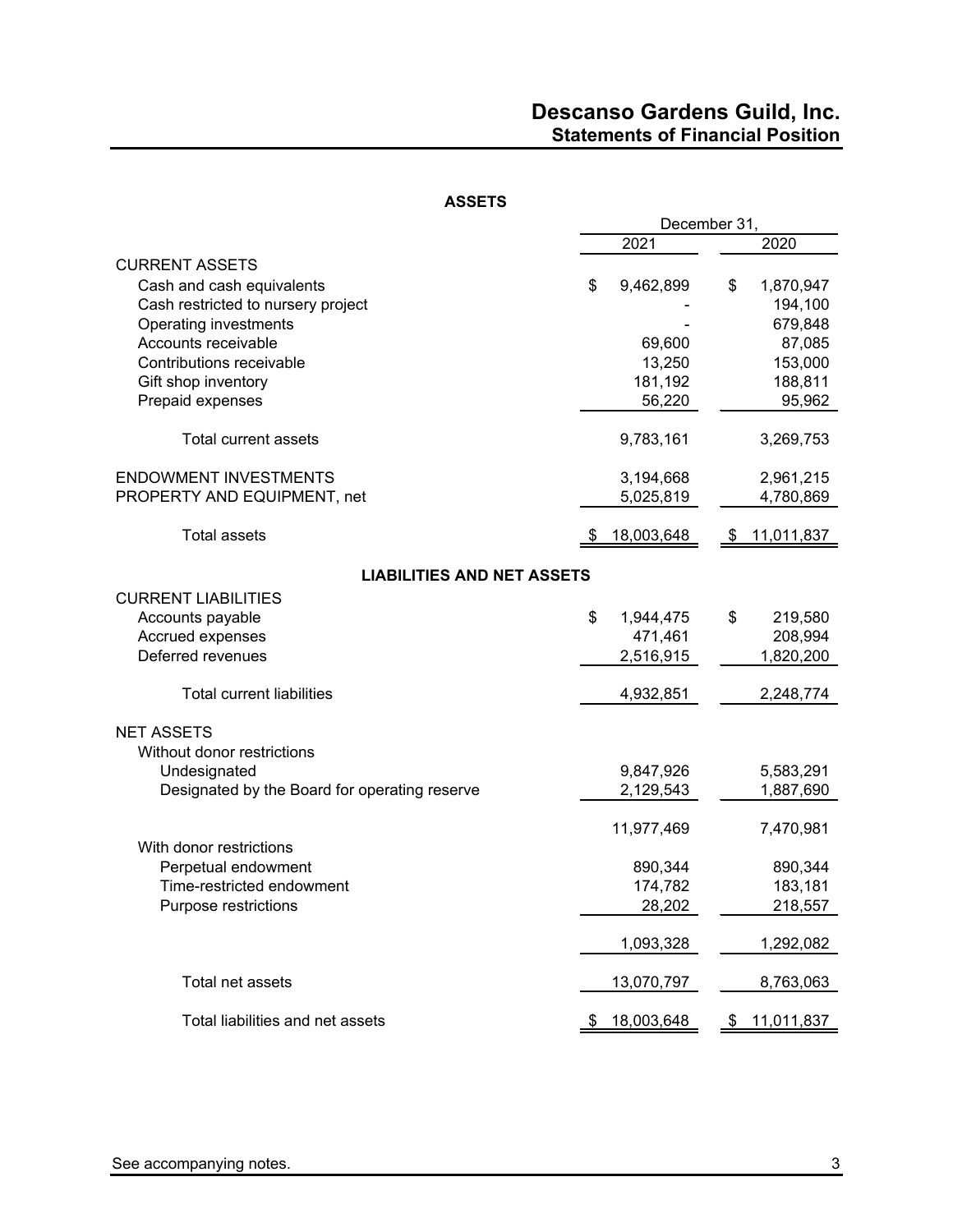# **Descanso Gardens Guild, Inc. Statements of Activities and Changes in Net Assets**

|                                                      | Year Ended December 31, 2021 |                      |                   |            |    |            |
|------------------------------------------------------|------------------------------|----------------------|-------------------|------------|----|------------|
|                                                      |                              | <b>Without Donor</b> | <b>With Donor</b> |            |    |            |
|                                                      |                              | Restriction          | Restriction       |            |    | Total      |
| REVENUES, SUPPORT, AND GAINS                         |                              |                      |                   |            |    |            |
| Admissions                                           | \$                           | 7,313,388            | \$                |            | \$ | 7,313,388  |
| Sales, rentals, and programs                         |                              | 2,083,946            |                   |            |    | 2,083,946  |
| Management fee                                       |                              | 270,000              |                   |            |    | 270,000    |
| Subtotal, revenues                                   |                              | 9,667,334            |                   |            |    | 9,667,334  |
| Memberships                                          |                              | 3,022,112            |                   |            |    | 3,022,112  |
| Contributions                                        |                              | 589,380              |                   | 231,725    |    | 821,105    |
| Grants                                               |                              | 756,397              |                   |            |    | 756,397    |
| Sponsorships                                         |                              | 218,200              |                   |            |    | 218,200    |
| Interest and dividends                               |                              | 34,698               |                   | 7,706      |    | 42,404     |
| Realized and unrealized gains on investments, net    |                              | 194,429              |                   | 121,136    |    | 315,565    |
| In-kind contributions                                |                              | 4,330                |                   |            |    | 4,330      |
| Net assets released from restrictions – other        |                              | 422,080              |                   | (422,080)  |    |            |
| Net assets released pursuant to endowment spend rate |                              | 137,241              |                   | (137, 241) |    |            |
| Subtotal, contributed sources                        |                              | 5,378,867            |                   | (198, 754) |    | 5,180,113  |
| Total revenues, support, and gains                   |                              | 15,046,201           |                   | (198, 754) |    | 14,847,447 |
| <b>EXPENSES AND LOSSES</b>                           |                              |                      |                   |            |    |            |
| Program services expense                             |                              |                      |                   |            |    |            |
| Garden stewardship and operations                    |                              | 7,842,212            |                   |            |    | 7,842,212  |
| Education, public programs, and gallery              |                              | 993,888              |                   |            |    | 993,888    |
| Total program services expense                       |                              | 8,836,100            |                   |            |    | 8,836,100  |
| Supporting services expense                          |                              |                      |                   |            |    |            |
| Management and general                               |                              | 698,930              |                   |            |    | 698,930    |
| Fundraising and development                          |                              | 1,004,683            |                   |            |    | 1,004,683  |
| Total supporting services expense                    |                              | 1,703,613            |                   |            |    | 1,703,613  |
| Total expenses and losses                            |                              | 10,539,713           |                   |            |    | 10,539,713 |
| CHANGE IN NET ASSETS                                 |                              | 4,506,488            |                   | (198, 754) |    | 4,307,734  |
| NET ASSETS, beginning of year                        |                              | 7,470,981            |                   | 1,292,082  |    | 8,763,063  |
| NET ASSETS, end of year                              | \$                           | 11,977,469           | \$                | 1,093,328  | S  | 13,070,797 |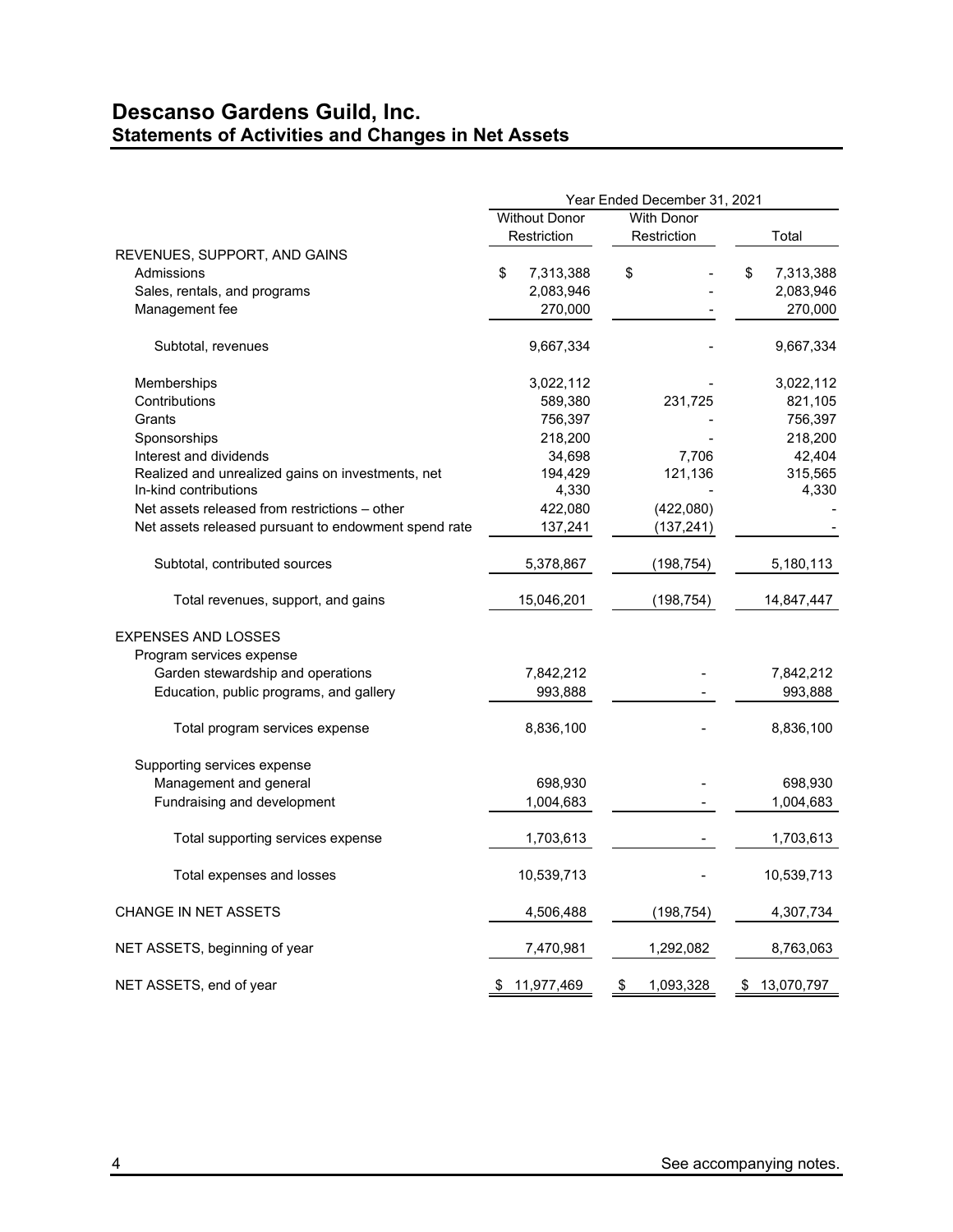|                                                      | Year Ended December 31, 2020 |                            |                  |  |  |
|------------------------------------------------------|------------------------------|----------------------------|------------------|--|--|
|                                                      | <b>Without Donor</b>         | <b>With Donor</b>          |                  |  |  |
|                                                      | Restriction                  | Restriction                | Total            |  |  |
| REVENUES, SUPPORT, AND GAINS                         |                              |                            |                  |  |  |
| Admissions                                           | \$<br>2,452,234              | \$                         | 2,452,234<br>\$  |  |  |
| Sales, rentals, and programs                         | 834,685                      |                            | 834,685          |  |  |
| Management fee                                       | 270,000                      |                            | 270,000          |  |  |
| Other revenue                                        | 15,667                       |                            | 15,667           |  |  |
|                                                      |                              |                            |                  |  |  |
| Subtotal, revenues                                   | 3,572,586                    |                            | 3,572,586        |  |  |
| Memberships                                          | 1,707,636                    |                            | 1,707,636        |  |  |
| Contributions                                        | 523,191                      | 275,321                    | 798,512          |  |  |
| Grants                                               | 636,300                      |                            | 636,300          |  |  |
| Sponsorships                                         | 96,340                       |                            | 96,340           |  |  |
| Interest and dividends                               | 36,130                       | 11,226                     | 47,356           |  |  |
| Realized and unrealized gains on investments, net    | 201,020                      | 132,215                    | 333,235          |  |  |
| In-kind contributions                                | 4,868                        |                            | 4,868            |  |  |
| Net assets released from restrictions – other        | 85,879                       | (85, 879)                  |                  |  |  |
| Net assets released pursuant to endowment spend rate | 155,159                      | (155,159)                  |                  |  |  |
|                                                      |                              |                            |                  |  |  |
| Subtotal, contributed sources                        | 3,446,523                    | 177,724                    | 3,624,247        |  |  |
| Total revenues, support, and gains                   | 7,019,109                    | 177,724                    | 7,196,833        |  |  |
| <b>EXPENSES AND LOSSES</b>                           |                              |                            |                  |  |  |
| Program services expense                             |                              |                            |                  |  |  |
| Garden stewardship and operations                    | 4,237,013                    |                            | 4,237,013        |  |  |
| Education, public programs, and gallery              | 791,257                      |                            | 791,257          |  |  |
| Total program services expense                       | 5,028,270                    |                            | 5,028,270        |  |  |
| Supporting services expense                          |                              |                            |                  |  |  |
| Management and general                               | 719,225                      |                            | 719,225          |  |  |
| Fundraising and development                          | 664,195                      |                            | 664,195          |  |  |
| Total supporting services expense                    | 1,383,420                    |                            | 1,383,420        |  |  |
| Total expenses and losses                            | 6,411,690                    |                            | 6,411,690        |  |  |
| CHANGE IN NET ASSETS                                 | 607,419                      | 177,724                    | 785,143          |  |  |
| NET ASSETS, beginning of year                        | 6,863,562                    | 1,114,358                  | 7,977,920        |  |  |
|                                                      |                              |                            |                  |  |  |
| NET ASSETS, end of year                              | 7,470,981                    | $\frac{1}{2}$<br>1,292,082 | 8,763,063<br>-\$ |  |  |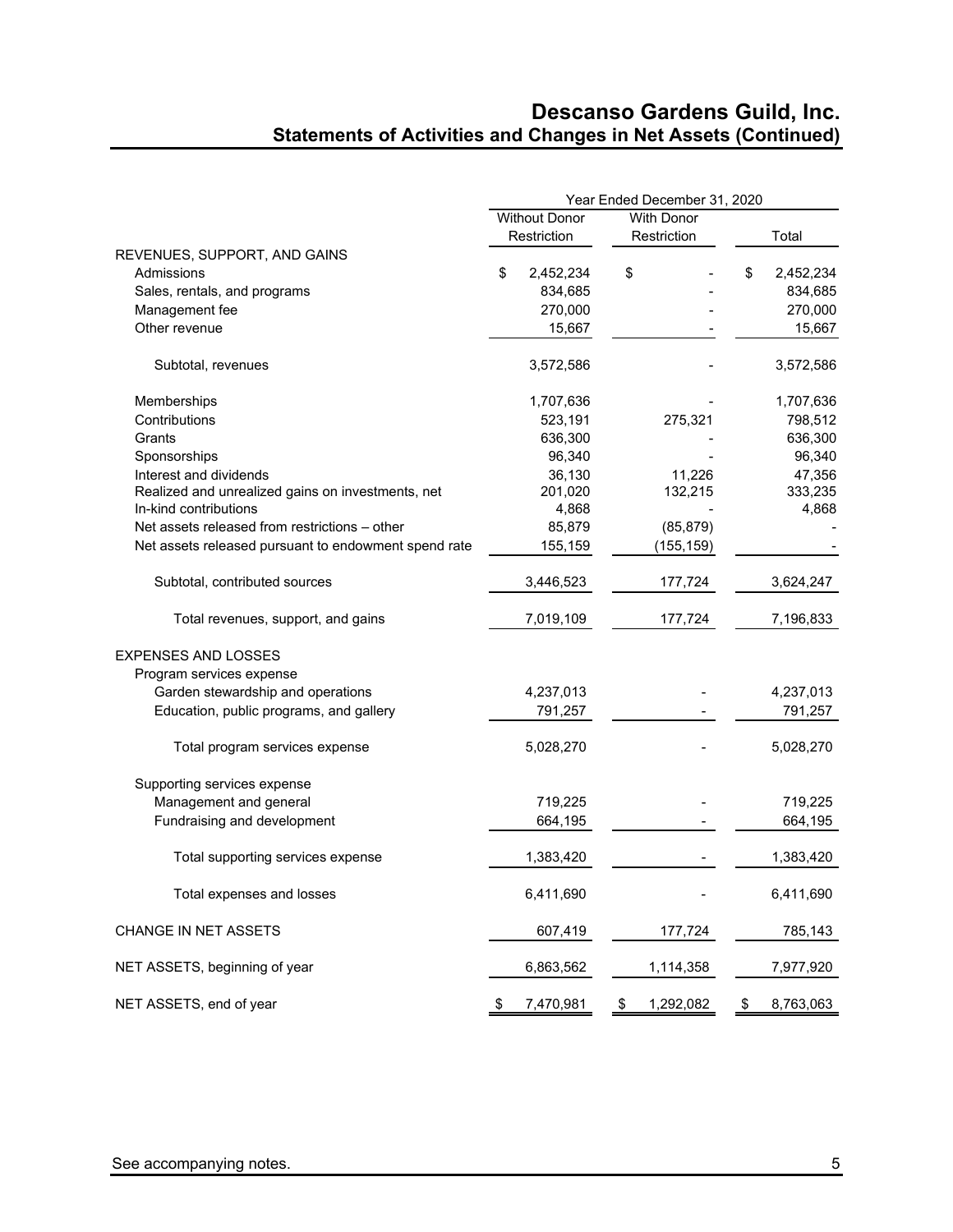# **Descanso Gardens Guild, Inc. Statements of Functional Expenses**

|                                   |                 |        |                         |                 | Year Ended December 31, 2021 |                 |                  |
|-----------------------------------|-----------------|--------|-------------------------|-----------------|------------------------------|-----------------|------------------|
|                                   |                 |        | <b>Program Services</b> |                 |                              |                 |                  |
|                                   | Garden          |        | <b>Public Programs</b>  |                 |                              |                 |                  |
|                                   | Stewardship     |        | Education               | Program         | Management                   | Fundraising     |                  |
|                                   | Operations      |        | and Gallery             | Total           | and General                  | and Development | Total            |
| Salaries and benefits             | 2,256,414<br>\$ |        | \$<br>243,642           | \$<br>2,500,056 | \$<br>458,168                | \$<br>576,280   | \$<br>3,534,504  |
| Professional services             | 2,643,557       |        | 286,453                 | 2,930,010       | 61,467                       | 66,850          | 3,058,327        |
| Cost of sales                     | 710,496         |        |                         | 710,496         |                              |                 | 710,496          |
| Depreciation                      | 418,608         |        | 241,893                 | 660,501         | 44,724                       | 1,388           | 706,613          |
| Repairs and maintenance           | 557,849         |        |                         | 557,849         |                              |                 | 557,849          |
| <b>Utilities</b>                  | 248,410         |        | 47.021                  | 295,431         | 18,016                       | 24,598          | 338,045          |
| Office expense and supplies       | 106,473         |        | 13,302                  | 119,775         | 8,522                        | 16,390          | 144,687          |
| Printing and copying              |                 | 88,944 | 23,947                  | 112.891         | 450                          | 86.208          | 199,549          |
| Bank and credit card fees         | 289,642         |        | 3,200                   | 292,842         | 991                          | 3,436           | 297,269          |
| Fees and honorariums              |                 |        | 15,320                  | 15,320          |                              |                 | 15,320           |
| Insurance                         | 158,504         |        | 97,628                  | 256,132         | 28,407                       | 560             | 285,099          |
| Inventory loss                    |                 | 21,640 |                         | 21,640          |                              |                 | 21,640           |
| Bad debt expense                  |                 |        |                         |                 |                              | 3,000           | 3,000            |
| Plants and horticultural supplies |                 | 53,423 |                         | 53,423          |                              |                 | 53,423           |
| Event expense                     |                 | 2,325  |                         | 2,325           | 573                          | 114,653         | 117,551          |
| Postage and freight               |                 | 57,269 | 75                      | 57,344          | 4,035                        | 720             | 62,099           |
| Maintenance supplies              | 122,519         |        | 8,498                   | 131,017         |                              | 15,888          | 146,905          |
| Storage rental                    |                 | 54,384 |                         | 54,384          |                              |                 | 54,384           |
| Catering                          |                 | 928    | 7,004                   | 7,932           | 7,186                        | 4,536           | 19,654           |
| Dues, subscriptions, and books    |                 | 23,168 | 3,444                   | 26,612          | 15,997                       | 3,027           | 45,636           |
| Telephone                         |                 | 11,434 | 1,685                   | 13,119          | 1,506                        | 3,213           | 17,838           |
| Donations                         |                 | 8,700  |                         | 8,700           |                              |                 | 8,700            |
| Legal and accounting              |                 |        |                         |                 | 44,508                       |                 | 44,508           |
| Travel                            |                 | 72     | 175                     | 247             | 157                          |                 | 404              |
| Board expenses                    |                 |        |                         |                 | 1,313                        |                 | 1,313            |
| Professional development          |                 | 261    | 554                     | 815             | 1,986                        | 29              | 2,830            |
| Taxes and licenses                |                 | 7,192  | 47                      | 7,239           | 924                          |                 | 8,163            |
| Advertising                       |                 |        |                         |                 |                              | 83,907          | 83,907           |
| Total                             | 7,842,212<br>S  |        | \$<br>993,888           | \$<br>8,836,100 | \$<br>698,930                | \$<br>1,004,683 | \$<br>10,539,713 |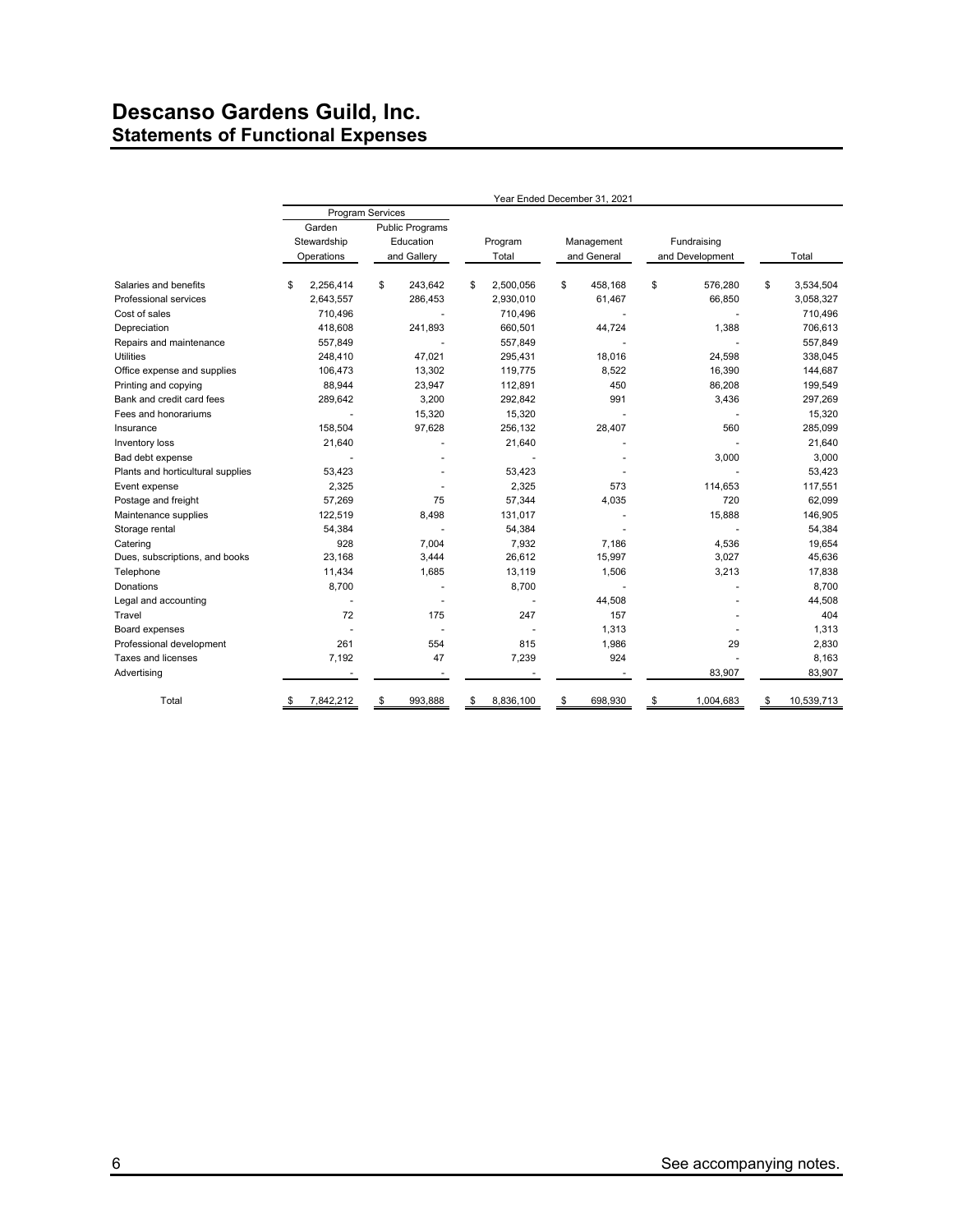# **Descanso Gardens Guild, Inc. Statements of Functional Expenses (Continued)**

|                                   |                                     |                                                    |                  | Year Ended December 31, 2020 |                                |                 |
|-----------------------------------|-------------------------------------|----------------------------------------------------|------------------|------------------------------|--------------------------------|-----------------|
|                                   |                                     | Program Services                                   |                  |                              |                                |                 |
|                                   | Garden<br>Stewardship<br>Operations | <b>Public Programs</b><br>Education<br>and Gallery | Program<br>Total | Management<br>and General    | Fundraising<br>and Development | Total           |
| Salaries and benefits             | 1,902,625<br>\$                     | \$<br>190,913                                      | 2,093,538<br>\$  | \$<br>504,863                | \$<br>464,906                  | 3,063,307       |
| Professional services             | 322,666                             | 151,677                                            | 474,343          | 37,287                       | 18,730                         | 530,360         |
| Cost of sales                     | 385,859                             |                                                    | 385,859          |                              |                                | 385,859         |
| Depreciation                      | 351,914                             | 223,264                                            | 575,178          | 40,345                       | 1,281                          | 616,804         |
| Repairs and maintenance           | 315,898                             | 15,132                                             | 331,030          | 83                           | 539                            | 331,652         |
| <b>Utilities</b>                  | 174,265                             | 31,197                                             | 205,462          | 24,376                       | 16,387                         | 246,225         |
| Office expense and supplies       | 70,958                              | 12,922                                             | 83,880           | 11,014                       | 14,518                         | 109,412         |
| Printing and copying              | 49,858                              | 23,597                                             | 73,455           | 1,254                        | 71,703                         | 146,412         |
| Bank and credit card fees         | 158,520                             | 942                                                | 159,462          | 11,007                       | 2,152                          | 172,621         |
| Fees and honorariums              |                                     | 34,455                                             | 34,455           |                              |                                | 34,455          |
| Insurance                         | 114,593                             | 75,267                                             | 189,860          | 25,440                       | 417                            | 215,717         |
| Inventory loss                    | 36,932                              |                                                    | 36,932           |                              |                                | 36,932          |
| Bad debt expense                  |                                     |                                                    |                  |                              | 5,000                          | 5,000           |
| Plants and horticultural supplies | 163,771                             |                                                    | 163,771          |                              |                                | 163,771         |
| Event expense                     |                                     |                                                    |                  |                              | 15,649                         | 15,649          |
| Postage and freight               | 30,220                              | 106                                                | 30,326           | 3,840                        | 596                            | 34,762          |
| Maintenance supplies              | 57,788                              | 25,119                                             | 82,907           | 1,002                        | 55                             | 83,964          |
| Storage rental                    | 52,932                              |                                                    | 52,932           |                              |                                | 52,932          |
| Catering                          | 734                                 | 1,025                                              | 1,759            | 4,829                        | 2,498                          | 9,086           |
| Dues, subscriptions, and books    | 21,387                              | 2,939                                              | 24,326           | 13,669                       | 2,887                          | 40,882          |
| Telephone                         | 11,074                              | 1,526                                              | 12,600           | 2,006                        | 2,895                          | 17,501          |
| Legal and accounting              |                                     |                                                    |                  | 33,407                       |                                | 33,407          |
| Travel                            | 1,838                               | 44                                                 | 1,882            | 1,453                        | 43                             | 3,378           |
| Board expenses                    |                                     |                                                    |                  | 138                          |                                | 138             |
| Professional development          | 805                                 | 455                                                | 1,260            | 1,932                        | 989                            | 4,181           |
| Taxes and licenses                | 12,376                              | 677                                                | 13,053           | 1,280                        | 657                            | 14,990          |
| Advertising                       |                                     |                                                    |                  |                              | 42,293                         | 42,293          |
| Total                             | 4,237,013                           | 791,257<br>\$                                      | 5.028.270<br>\$  | \$<br>719,225                | \$<br>664,195                  | 6,411,690<br>\$ |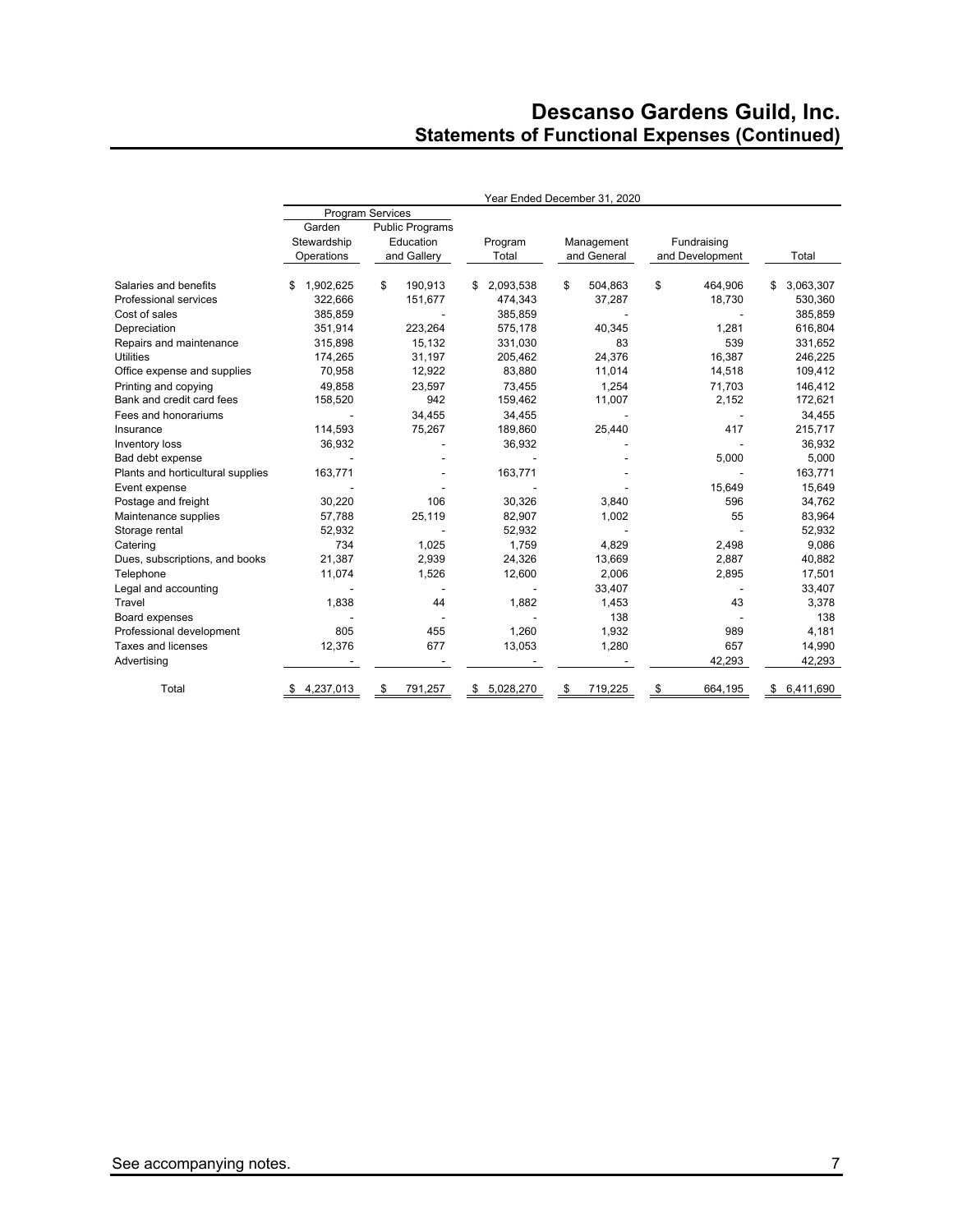# **Descanso Gardens Guild, Inc. Statements of Cash Flows**

|                                                                                            | Years Ended December 31, |             |    |                      |  |
|--------------------------------------------------------------------------------------------|--------------------------|-------------|----|----------------------|--|
|                                                                                            |                          | 2021        |    | 2020                 |  |
| CASH FLOWS FROM OPERATING ACTIVITIES                                                       |                          |             |    |                      |  |
| Change in net assets                                                                       | \$                       | 4,307,734   | \$ | 785,143              |  |
| Adjustments to reconcile changes in net assets                                             |                          |             |    |                      |  |
| to net cash from operating activities                                                      |                          |             |    |                      |  |
| Gains on operating investments                                                             |                          | 3,633       |    | (5, 473)             |  |
| Contributions restricted from SBA PPP loan                                                 |                          | (636, 347)  |    | (636, 300)           |  |
| Depreciation expense                                                                       |                          | 706,614     |    | 616,804              |  |
| Endowment net investment return                                                            |                          | (319, 198)  |    | (327, 768)           |  |
| Changes in operating assets and liabilities                                                |                          |             |    |                      |  |
| Accounts receivable                                                                        |                          | 17,485      |    | 316,500              |  |
| Contributions receivable                                                                   |                          | 139,750     |    | (148,000)            |  |
| Gift shop inventory                                                                        |                          | 7,619       |    | 198,694              |  |
| Prepaid expenses                                                                           |                          | 39,742      |    | (64, 514)            |  |
| Accounts payable                                                                           |                          | 1,724,895   |    | (934, 991)           |  |
| Accrued expenses                                                                           |                          | 262,467     |    | (182, 028)           |  |
| Deferred revenues                                                                          |                          | 696,715     |    | 184,288              |  |
| Net cash provided by (used in) operating activities                                        |                          | 6,951,109   |    | (197, 645)           |  |
| CASH FLOWS FROM INVESTING ACTIVITIES                                                       |                          |             |    |                      |  |
| Purchases of investments                                                                   |                          | (1,803,287) |    | (2, 138, 653)        |  |
| Proceeds from sales of investments                                                         |                          | 2,565,247   |    | 1,809,325            |  |
| Purchases of property and equipment                                                        |                          | (951, 564)  |    | (543, 905)           |  |
| Net cash used in investing activities                                                      |                          | (189, 604)  |    | (873, 233)           |  |
| CASH FLOWS FROM FINANCING ACTIVITIES                                                       |                          |             |    |                      |  |
| Proceeds from SBA PPP loan                                                                 |                          | 636,347     |    | 636,300              |  |
| Proceeds from line of credit                                                               |                          |             |    | 500,000              |  |
| Repayment on line of credit                                                                |                          |             |    | (500,000)            |  |
| Net cash provided by financing activities                                                  |                          | 636,347     |    | 636,300              |  |
| NET CHANGE IN CASH, CASH EQUIVALENTS, AND RESTRICTED CASH                                  |                          | 7,397,852   |    | (434, 578)           |  |
| CASH, CASH EQUIVALENTS, AND RESTRICTED CASH, beginning of year                             |                          | 2,065,047   |    | 2,499,625            |  |
| CASH, CASH EQUIVALENTS, AND RESTRICTED CASH, end of year                                   | \$                       | 9,462,899   | \$ | 2,065,047            |  |
| SUPPLEMENTAL DISCLOSURE OF CASH FLOW INFORMATION<br>Cash paid during the year for interest | \$.                      |             | £. | 6,875                |  |
|                                                                                            |                          |             |    |                      |  |
| RECONCILIATION TO STATEMENT OF FINANCIAL POSITION                                          |                          |             |    |                      |  |
| Cash and cash equivalents<br>Cash restricted to nursery project                            | \$                       | 9,462,899   | \$ | 1,870,947<br>194,100 |  |
|                                                                                            |                          | 9,462,899   | \$ | 2,065,047            |  |

8 See accompanying notes.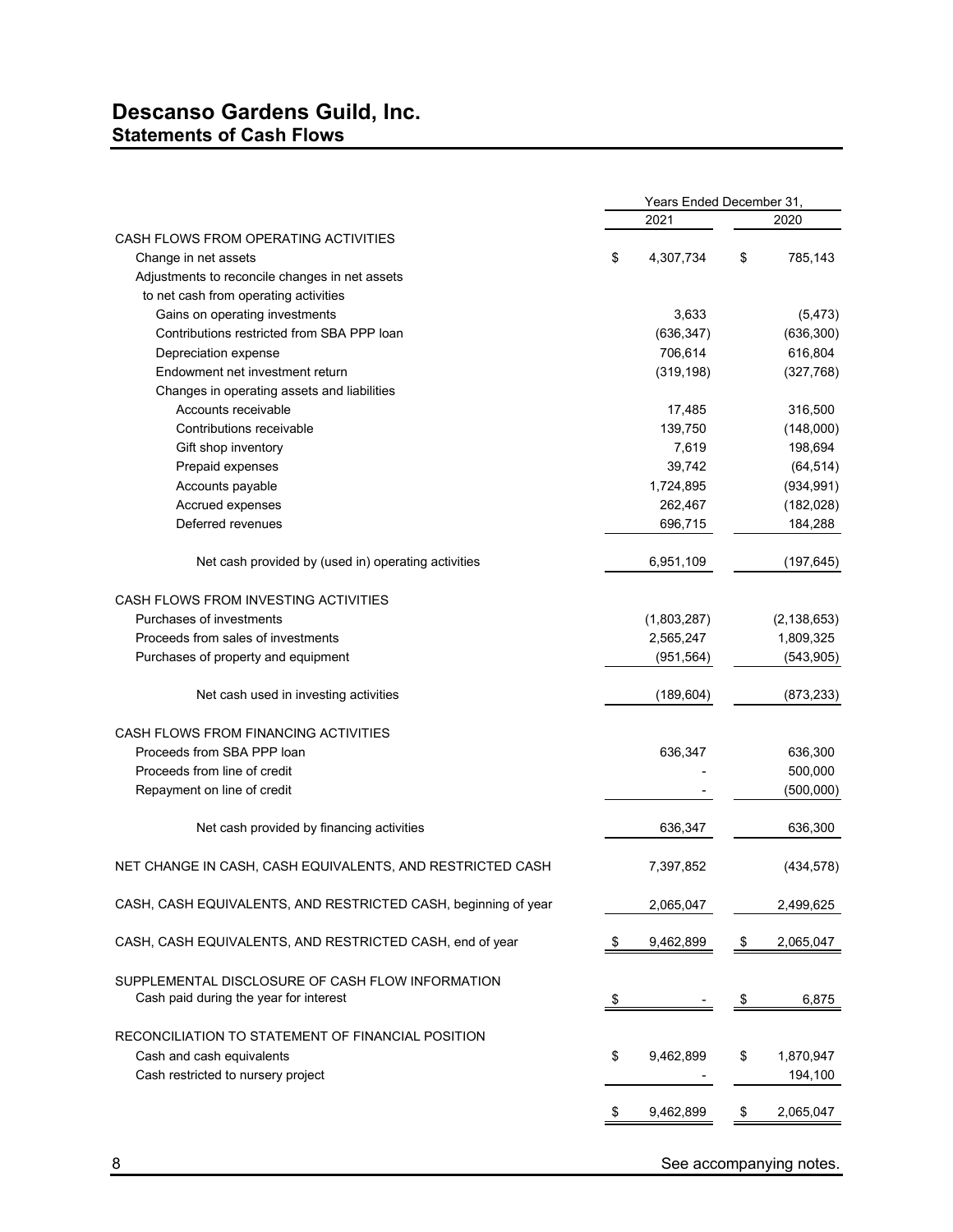## **Note 1 – Organization**

**Garden operations and stewardship** – Descanso Gardens Guild, Inc. (the "Guild"), is a nonprofit organization whose mission is to practice exemplary stewardship of Descanso Gardens' distinctive character and assets, offer people an experience close to nature, and cultivate understanding of the natural world and people's place in it through inspiration, education, and example. The Guild was formed in 1960 and operates out of facilities at Descanso Gardens (the "Gardens").

The Gardens are located in La Cañada Flintridge, California, and were established in 1937. The Gardens are owned by the County of Los Angeles (the "County") and encompass 160 acres of land. The Gardens contain a variety of floral and horticultural exhibits and are open to members and the general public.

**Education, public programs, and gallery** – Descanso Gardens is a valuable resource for educators seeking to facilitate meaningful nature experiences. Serving over 14,000 participants each year from all over the County and beyond, the Guild provides opportunities for students to discover and connect with the natural world through close observation, self-guided exploration, and hands-on learning.

The Sturt Haaga Gallery was conceived as an important addition to Descanso's education mission. Programming in the gallery derives from and seeks to illuminate the intersection between contemporary arts and the sciences represented by the garden – botany, horticulture, biology, ecology, conservation, and the study of gardens as cultural artifacts.

# **Note 2 – Summary of Significant Accounting Policies**

**Basis of presentation** – The accompanying financial statements are prepared in accordance with generally accepted accounting principles in the United States of America (U.S. GAAP).

**Cash, cash equivalents, and restricted cash** – The Guild considers all cash and highly liquid investments with original maturities of three months or less, which are neither held for nor restricted by donors for long-term purposes, to be cash and cash equivalents. The Guild considers restricted cash to be all cash held for the purpose of the Borun Nursery building project. Cash and highly liquid financial instruments restricted to endowments that are perpetual in nature, or other long-term purposes, are excluded from this definition.

**Receivables and credit policies** – Accounts receivable consist primarily of unsecured noninterestbearing amounts due from the County related to funding for the wastewater treatment facility and amounts due from the Guild's caterer under a revenue-share arrangement for food and beverage operations at the Gardens. As of December 31, 2021 and 2020, accounts receivable amounts owed by the County totaled approximately \$0 and \$75,000, respectively. The Guild determines the allowance for uncollectible accounts receivable based on historical experience, an assessment of economic conditions, and a review of subsequent collections. Accounts receivable are written off when deemed uncollectible. At December 31, 2021 and 2020, no allowance was deemed necessary.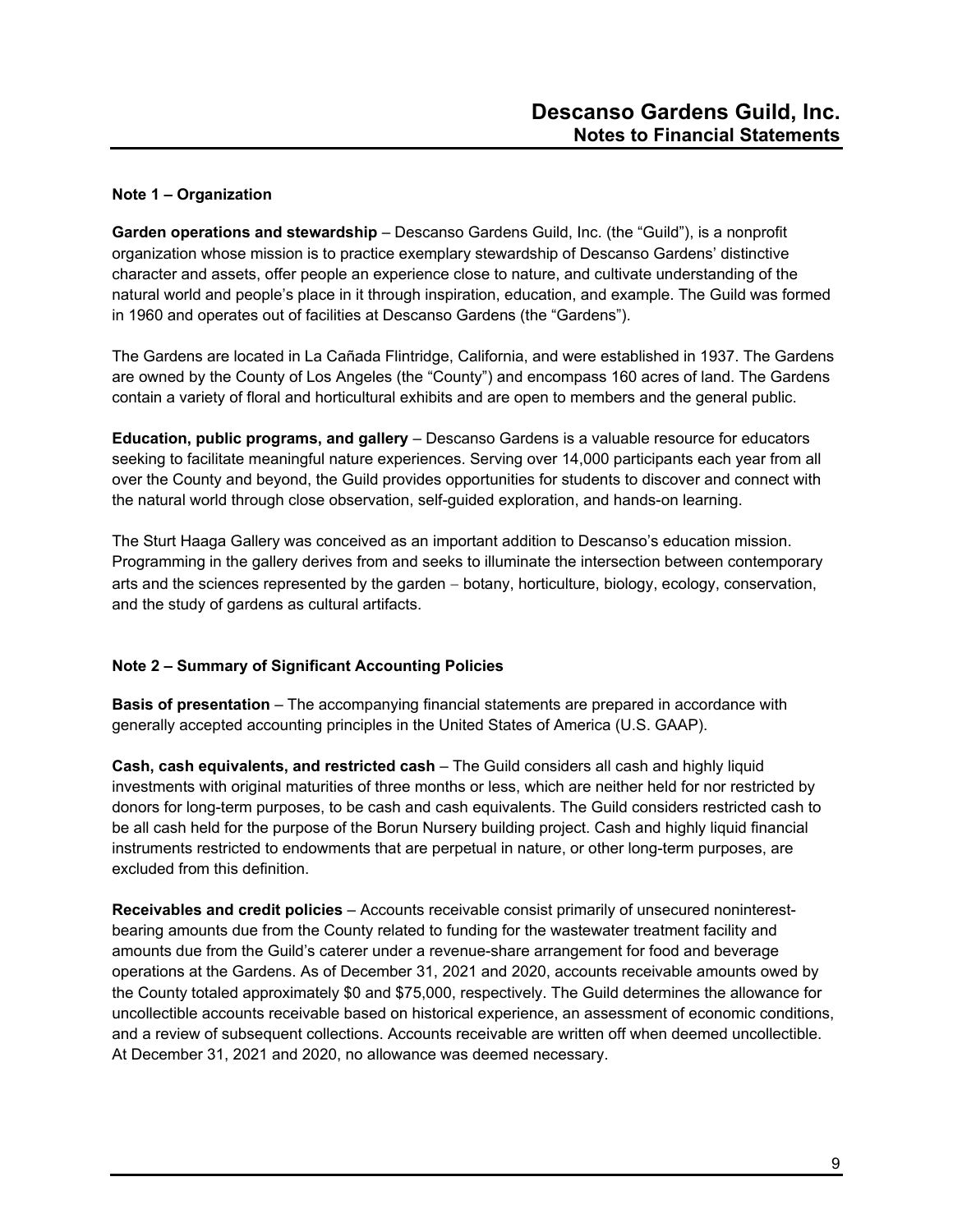**Contributions receivable** – Contributions receivable represent amounts due from donors for financial commitments to the Guild's programs. The Guild records contributions receivable that are expected to be collected within one year at net realizable value. Contributions receivable expected to be collected in future years are initially recorded at fair value using present value techniques incorporating risk-adjusted discount rates designed to reflect the assumptions market participants would use in pricing the asset. In subsequent years, amortization of the discounts is included in contribution revenue in the Statement of Activities. The Guild's contribution receivables were all deemed collectible within one year. Allowances for contributions receivable are determined based on review of the individual donors and agreements. At December 31, 2021 and 2020, no allowance was deemed necessary.

**Gift shop inventory** – Inventory consists of program-related merchandise held-for-sale in the gift shop and is stated at the lower of cost or market determined by the first-in first-out method, or net realizable value.

**Property and equipment and leasehold improvements** – The Guild records property and equipment and leasehold improvement additions over \$2,500 at cost or, if donated, at fair value at the date of donation. Depreciation is computed using the straight-line method over the shorter of the term of the operating agreement or the estimated useful life of the related assets as follows:

| Vehicles and machinery | 7-15 years |
|------------------------|------------|
| Equipment              | 3–10 years |
| Furniture and fixtures | 5–10 years |
| Leasehold improvements | 5–8 years  |

When assets are sold or otherwise disposed of, the cost and related depreciation are removed from the accounts, and any resulting gain or loss is included in the statements of activities. Costs of maintenance and repairs that do not improve or extend the useful lives of the respective assets are expensed currently.

The Guild reviews the carrying values of property and leasehold improvements for impairment whenever events or circumstances indicate that the carrying value of an asset may not be recoverable from the estimated future cash flows expected to result from its use and eventual disposition. When considered impaired, an impairment loss is recognized to the extent carrying value exceeds the fair value of the asset. There were no indicators of asset impairment during the years ended December 31, 2021 and 2020.

**Investments** – The Guild records investment purchases at cost, or if donated, at fair value on the date of donation. Thereafter, investments are reported at fair value in the statements of financial position. Net investment return/(loss) and interest income are reported in the statements of activities and consist of realized and unrealized capital gains and losses, and interest and dividend income, respectively, and both are shown net of external investment expenses. The Guild from time to time holds cash balances in excess of short-term operating cash needs that are transferred to an investment account. These balances are treated as operating investments and are held in short-term instruments, such as U.S. Treasury bills, with maturities designed to follow the timing of operating cash needs. Endowment funds consist of funds established by donors to provide annual funding for specific activities and general operations. Endowment funds are subject to the Guild's asset allocation guidelines and spending policy for endowment funds.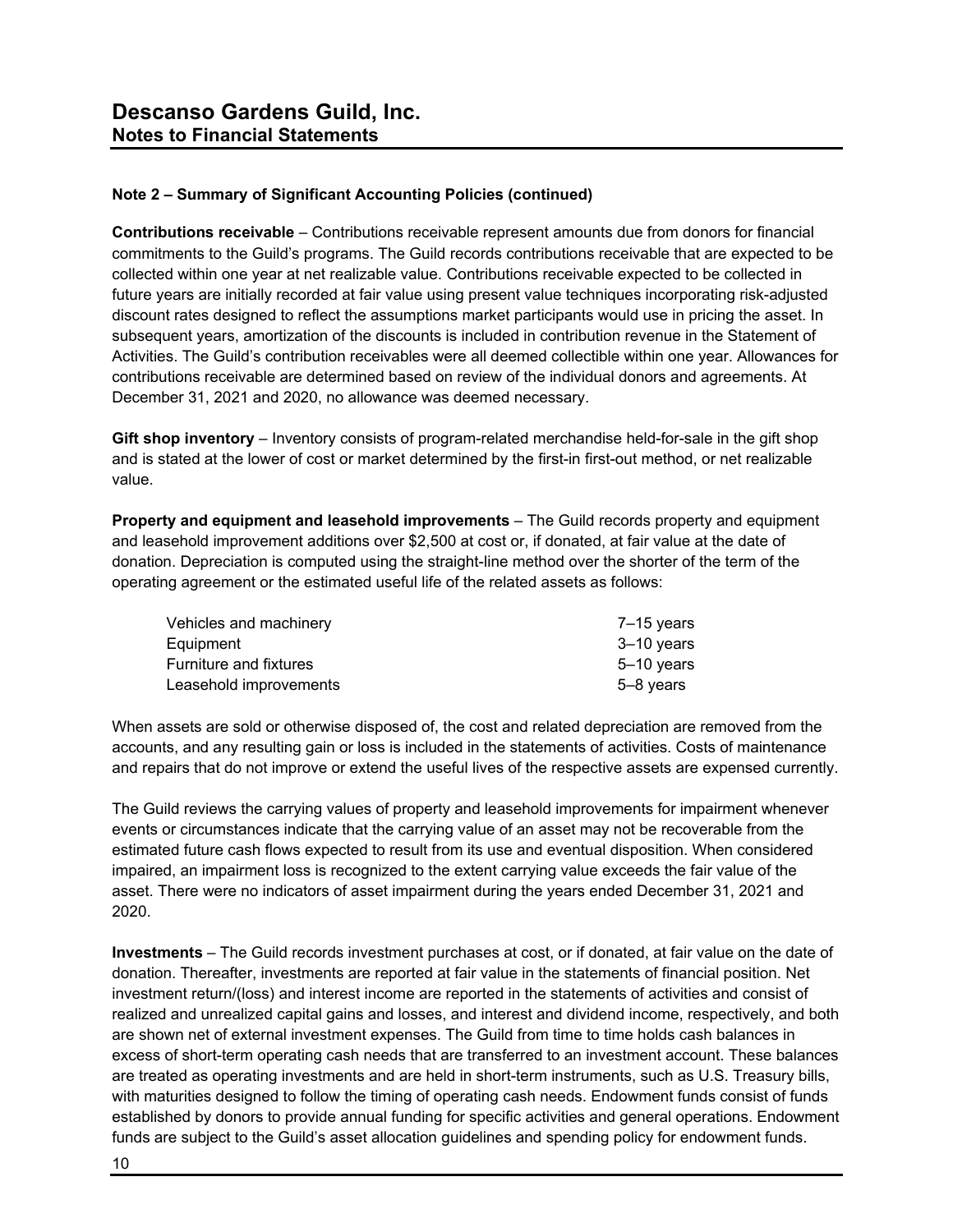**Net assets** – Net assets, revenues, gains, and losses are classified based on the existence or absence of donor or grantor-imposed restrictions. Accordingly, net assets and changes therein are classified and reported as follows:

*Net assets without donor restrictions* – Net assets available for use in general operations and not subject to donor (or certain grantor) restrictions. The governing board has designated, from net assets without donor restrictions, net assets for an operating reserve.

*Net assets with donor restrictions* – Net assets subject to donor- (or certain grantor-) imposed restrictions. Some donor-imposed restrictions are temporary in nature, such as those that will be met by the passage of time or other events specified by the donor. Other donor-imposed restrictions are perpetual in nature, where the donor stipulates that resources be maintained in perpetuity.

**Revenue and revenue recognition** – Membership revenue is recognized evenly during the membership term. Admission revenue is recognized when the activity or event occurs.

Gifts of equipment and securities are recognized as support without donor restrictions unless explicit donor stipulations specify how the donated assets must be used. Gifts of long-lived assets with explicit restrictions that specify how the assets are to be used, and gifts of cash or other assets that must be used to acquire long-lived assets, are reported as support with donor restrictions until the assets are placed in service.

Revenues from grants and contracts that are nonreciprocal are treated like contributions. If the grant or contract is conditional, a barrier to entitlement exists, and revenue is recognized when the barrier is considered overcome and as allowable expenditures under such agreements are incurred, as increases in net assets without donor restrictions. If the grant or contract is unconditional, revenue is reported as an increase in net assets without donor restrictions.

Revenues from management fees and sales, rentals, and programs are recognized when the transaction occurs and/or earned and are reported as increases in net assets without donor restrictions.

Deferred revenues consist of advanced ticket sales, unearned management fees, unearned memberships, and deposits received for future rental events and meetings to be held subsequent to year end. Deferred revenues are recognized when the event occurs or when service performance has been completed.

**Contributions** – Contributions received are recorded as net assets without donor restrictions or net assets with donor restrictions, depending on the existence and/or nature of any donor-imposed restrictions. Contributions that are restricted by the donor are reported as an increase in net assets without donor restrictions if the restriction expires in the reporting period in which the contribution is recognized. All other donor-restricted contributions are reported as an increase in net assets with donor restrictions, depending on the nature of restriction. When a restriction expires (that is, when a stipulated time restriction ends or purpose restriction is accomplished), net assets with donor restrictions are reclassified to net assets without donor restrictions and reported in the statements of activities and changes in net assets as net assets released from restrictions.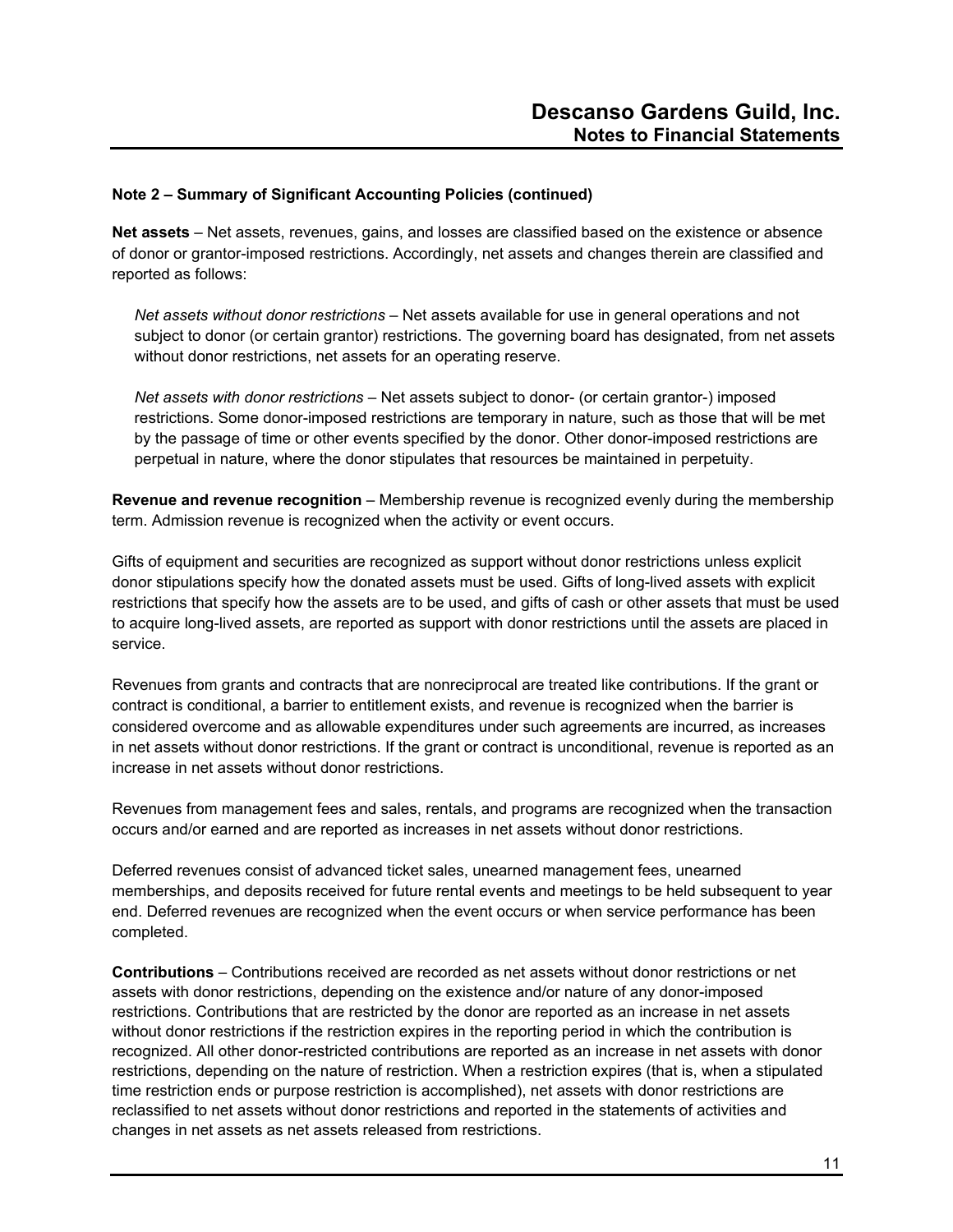Contributed property and equipment are recorded at fair value at the date of donation. Contributions with donor-imposed stipulations regarding how long the contributed assets must be used are recorded as net assets with donor restrictions; otherwise, the contributions are recorded as net assets without donor restrictions.

Conditional promises to give, that is, those with a measurable performance or other barrier and a right of return, are not recognized until the conditions on which they depend have been substantially met. In 2020, the Guild received a conditional promise in the amount of \$600,000 for the Borun Nursery project. Of this amount, \$200,000 and \$200,000 were recognized as contributions with donor restrictions and included in the statements of activities for the years ended December 31, 2021 and 2020, respectively, as conditions were met.

Unconditional promises to give are reported as revenue in the period received and are considered available for unrestricted use unless specifically restricted by the donor. When a donor restriction expires, such as when a stipulated time restriction ends or purpose restriction is accomplished, net assets with donor restrictions are reclassified to net assets without donor restrictions and reported in the statements of activities and change in net assets as net assets released from restrictions.

Contributions of nonfinancial assets consist of contributed services and contributed plant or living specimens and supplies. Contributed services consist of volunteers donating time and services to the Guild's operations. The Guild recognizes contributed services if the services a) create or enhance longlived assets, or b) require specialized skills that would be purchased if not provided by donation. The Guild uses various methods of valuation techniques to determine the value of contributed plant or living specimens and supplies including: a) current price obtained from publicly available resources, or b) current price provided by the donor from supporting invoices. Contributed nonfinancial assets are recorded as in-kind contribution revenue in the statements of activities. For the years ended December 31, 2021 and 2020, contributed plant or living specimens and supplies contribution revenue was \$4,330 and \$4,868, respectively. There were no contributed services meeting the Guild's revenue recognition criteria for the years ended December 31, 2021 and 2020.

**Sponsorship revenue** – Sponsorship revenue recognition is evaluated individually for each transaction to determine whether it falls under the scope of an exchange transaction (Topic 606, *Revenue from Contracts with Customers*) or a non-reciprocal transaction (Topic 958-605*, Not-for-Profit Entities – Revenue Recognition*). If the sponsoring entity receives commensurate value in return for their cash transferred, the transaction falls under the scope of Topic 606 (e.g., revenue for goods/services provided). If the sponsoring entity does not receive commensurate value in return for their cash transferred, the transaction falls under the scope of Topic 958-605 (e.g., a contribution). The Guild recognized \$218,200 and \$96,340 in sponsorship revenue for the years ended December 31, 2021 and 2020, respectively. For both years, all sponsorship revenues were recognized as contributions.

**Income taxes** – The Guild is exempt from income taxes under Internal Revenue Code §501(c)(3) and California Revenue and Taxation Code §23701(d).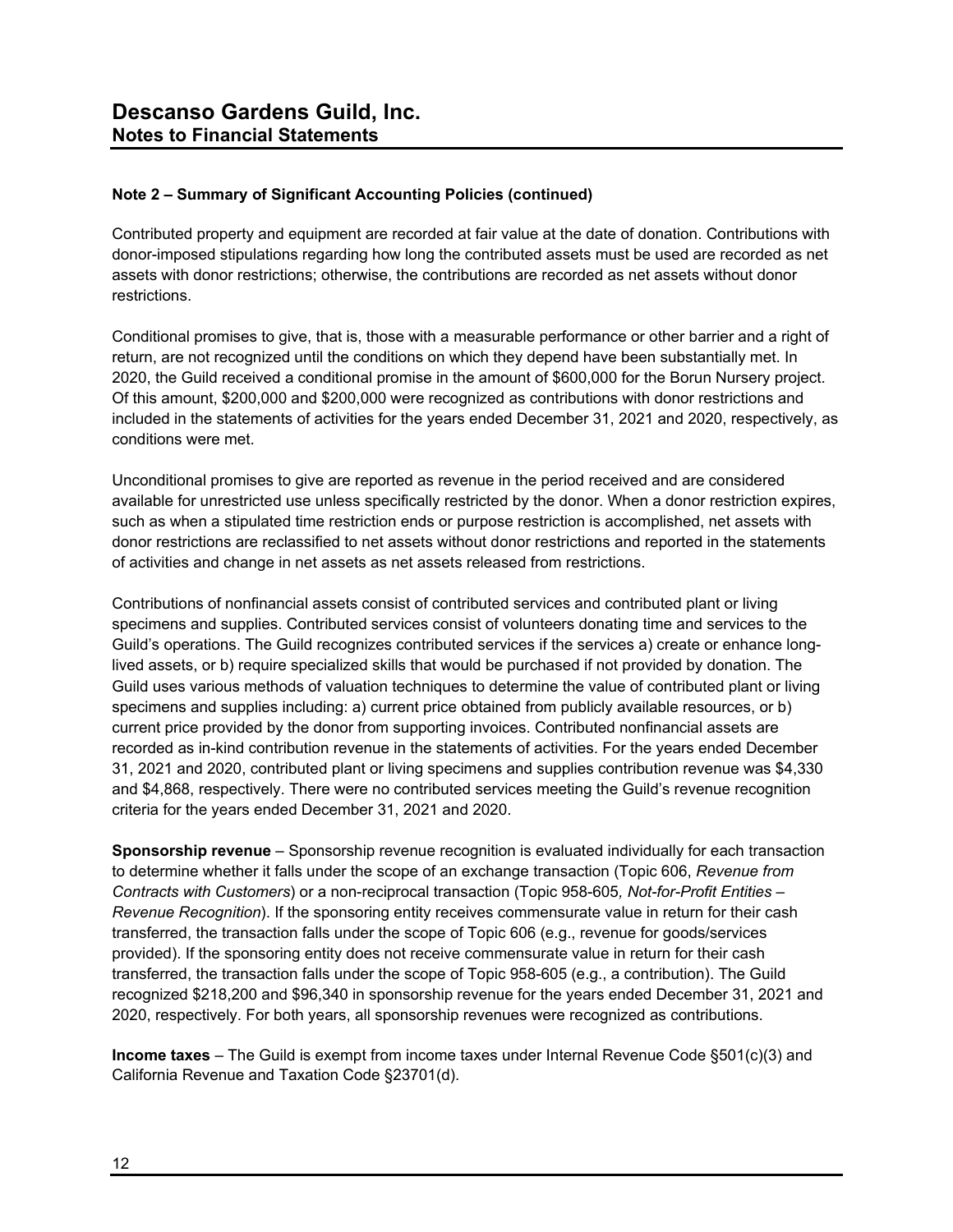The Guild recognizes the impact of tax positions in the financial statements if that position is more-likelythan-not to be sustained on audit, based on the technical merits of the position. To date, the Guild has not recorded any uncertain tax positions. During the years ended December 31, 2021 and 2020, the Guild did not recognize any amount in potential interest and penalties associated with uncertain tax positions.

**Advertising** – The Guild expenses advertising costs as incurred. Advertising expenses totaled approximately \$84,000 and \$42,000 for the years ended December 31, 2021 and 2020, respectively.

**Functional expenses** – The costs of providing the Guild's programs and other activities have been summarized on a functional basis in the statements of activities and changes in net assets. The statements of functional expenses present the natural classification detail of expenses by function. Accordingly, certain costs have been allocated among garden stewardship and operations, public programs, and supporting services benefited. Such allocations are determined by management on an equitable basis and are allocated based on the nature of expense and based on either percentage of revenues, square footage, or headcount.

**Use of estimates** – The preparation of financial statements in accordance with U.S. GAAP requires and includes management estimates and assumptions that affect the reported amounts of assets and liabilities, the disclosure of contingent assets and liabilities at the date of the financial statements, the reported amounts of revenues, and other support and expenses during the reporting period. Actual results could differ from those estimates.

#### **Concentrations**

*Cash and cash equivalents* – The Guild maintains its cash and cash equivalent accounts with high credit quality financial institutions. At times during the year, cash in these accounts may exceed the insured limits. The Guild has not experienced any losses in such accounts and believes it is not exposed to any significant credit risk on its cash and cash equivalents.

*Investments –* The Guild holds investments in equities, treasury bonds, equity funds, and exchange traded funds (which consist of equity and fixed-income securities). Invested funds are subject to certain risks, such as market fluctuation, credit risk, and changes in interest rates, which could result in losses in the event of adverse economic circumstances. The Guild attempts to limit its risk associated with investments through diversification and by utilizing the expertise and processes of an outside investment advisor.

*Revenue* – A significant portion of the Guild's admissions revenue has historically been derived from its winter programming, *Carved!* and *Enchanted: Forest of Light* ("*Enchanted*") events. Due to the COVID-19 pandemic, both events were cancelled for fiscal year 2020. For the years ended December 31, 2021 and 2020, *Carved!* and *Enchanted* ticket sales accounted for 35% and 8%, respectively, of the Guild's total revenue.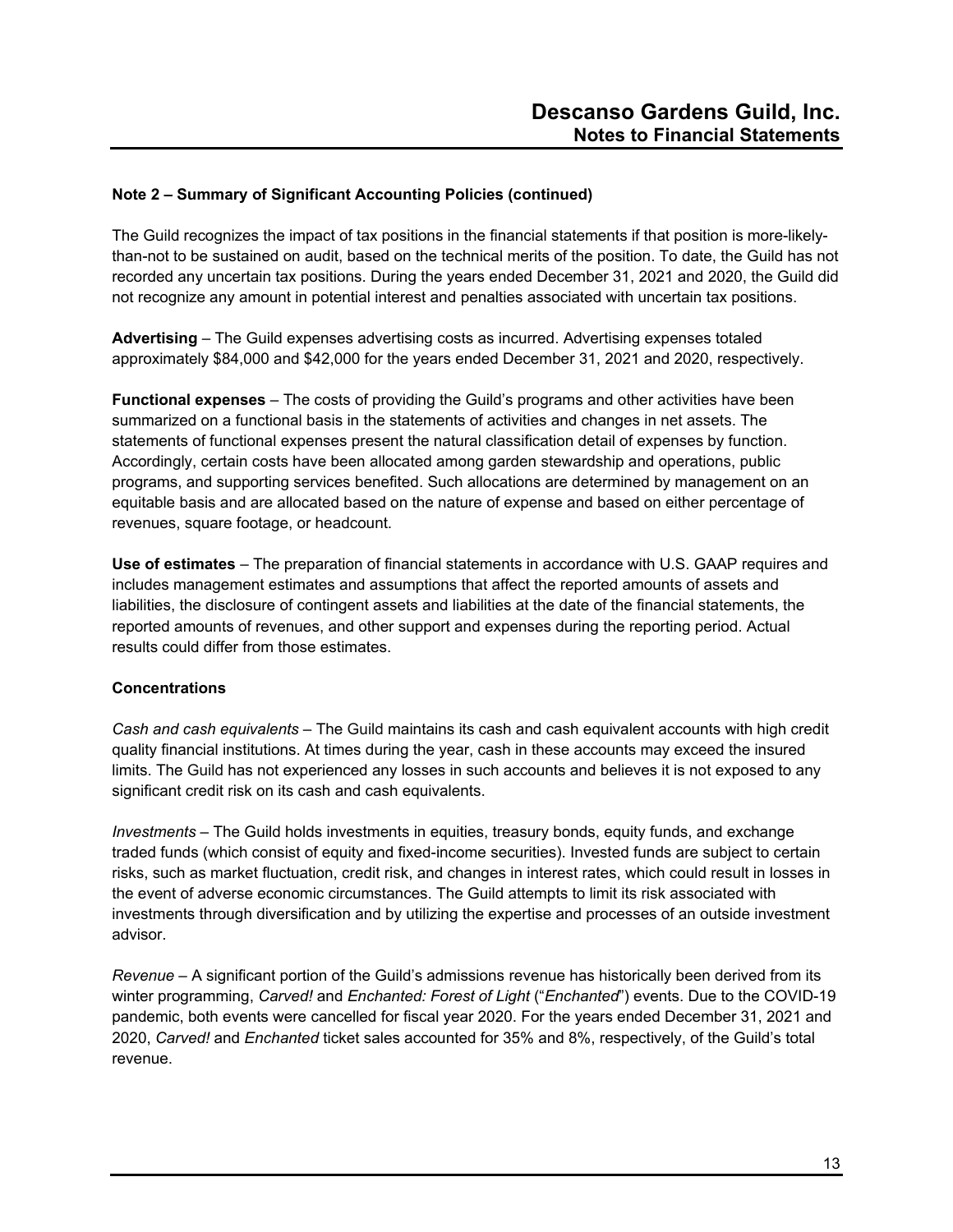**Reclassifications** – Certain amounts presented in the prior year financial statements have been reclassified to conform to the current year presentation. Reclassifications of prior year amounts have no impact on net assets.

**Recent accounting pronouncements** – In February 2016, the Financial Accounting Standards Board (FASB) issued Accounting Standards Update (ASU) 2016-02, *Leases (Topic 842)*. The guidance in this ASU supersedes the leasing guidance in Topic 840, *Leases*. Under the new guidance, lessees are required to recognize lease assets and lease liabilities on the balance sheet for all leases with terms longer than 12 months. Leases will be classified as either finance or operating, with classification affecting the timing of expense recognition in the statements of activities and changes in net assets. The new standard is effective for years beginning after December 15, 2021, including interim periods within those years. A modified retrospective transition approach is required for lessees for capital and operating leases existing at, or entered into after, the beginning of the earliest comparative period presented in the financial statements, with certain practical expedients available. The Guild is currently evaluating the impact of its pending adoption of the new standard on the financial statements.

#### **Note 3 – Liquidity and Availability**

The following represents the Guild's financial assets and available financial resources at December 31, 2021 and 2020, reduced by amounts not available for general use because of contractual or donorimposed restrictions within one year of the statement of financial position date:

|                                                                                                      | 2021            | 2020            |
|------------------------------------------------------------------------------------------------------|-----------------|-----------------|
| Financial assets at year end                                                                         |                 |                 |
| Cash and cash equivalents                                                                            | 9,462,899<br>\$ | \$<br>1,870,947 |
| Accounts receivable                                                                                  | 69,600          | 87,086          |
| Contributions receivable                                                                             | 13,250          | 153,000         |
| Investments                                                                                          | 3,194,668       | 3,641,063       |
|                                                                                                      |                 |                 |
| <b>Total financial assets</b>                                                                        | 12,740,417      | 5,752,096       |
| Available financial resources                                                                        |                 |                 |
| Add:                                                                                                 |                 |                 |
| Endowment spending-rate distributions and appropriations                                             | 127,000         | 120,100         |
| Line of credit                                                                                       | 500,000         | 500,000         |
|                                                                                                      | 627,000         | 620,100         |
| Less: amounts not available to be used within one year                                               |                 |                 |
| Net assets with donor restrictions                                                                   | 28,202          | 218,557         |
| Designated by the Board for endowment                                                                | 2,129,543       | 1,887,690       |
| Perpetual endowment                                                                                  | 890,344         | 890,344         |
| Time-restricted endowment                                                                            | 174,782         | 183,181         |
|                                                                                                      |                 |                 |
|                                                                                                      | 3,222,871       | 3,179,772       |
| Financial assets and resources available to meet general<br>expenditures over the next twelve months | 10,144,546      | 3,192,424<br>S  |
|                                                                                                      |                 |                 |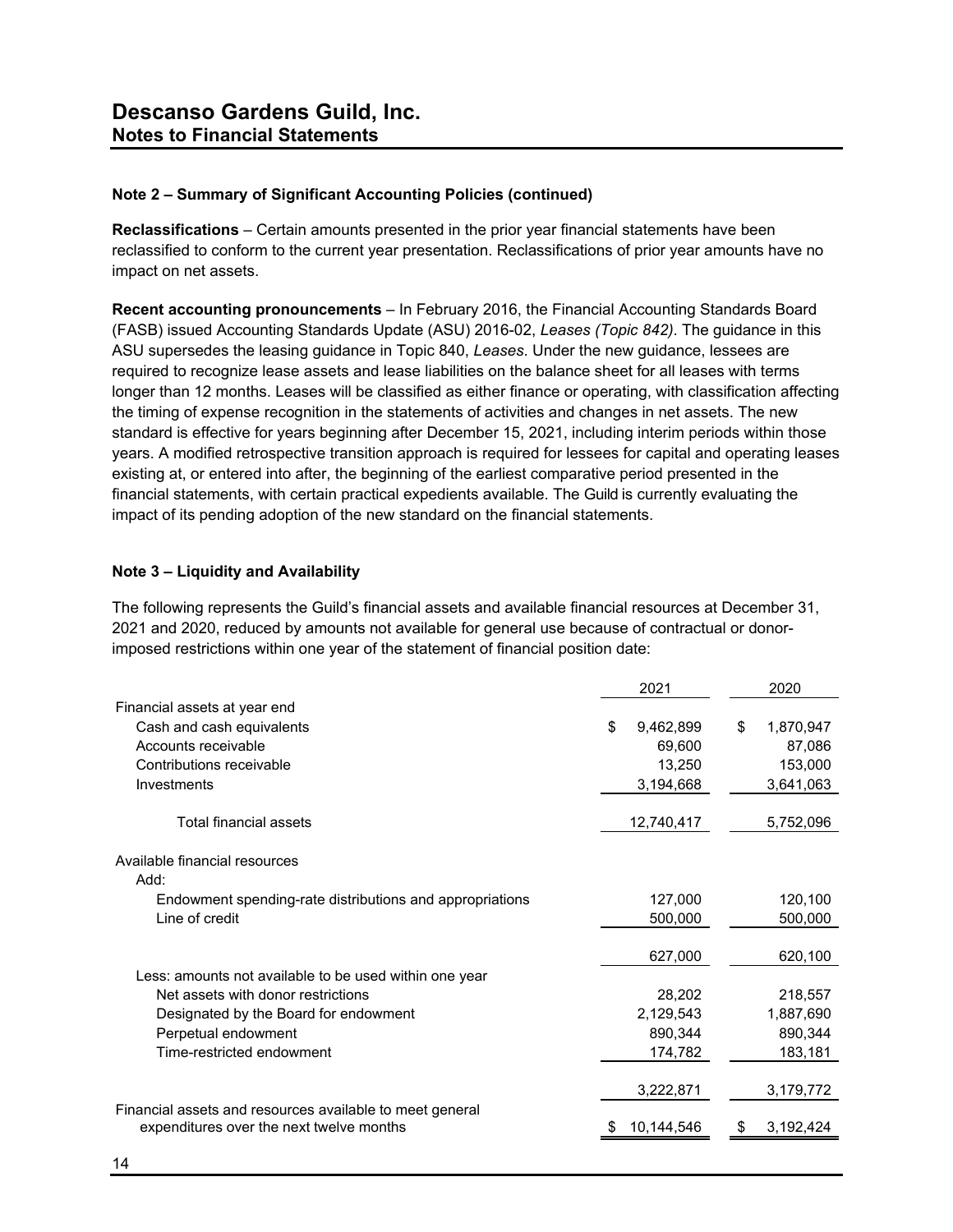# **Note 3 – Liquidity and Availability (continued)**

The Guild's endowment funds consist of donor-restricted endowments and funds designated by the Board as endowments. Income from donor-restricted endowments up to the stipulated annual spending rate is available for general use.

The Guild's Board-designated endowment of \$2,129,543 and \$1,887,690 as of December 31, 2021 and 2020, respectively, is subject to an annual spending rate of 4% of the average of the total account value as of December 31 of the preceding three years, as described in Note 8. Although the Guild does not intend to spend from this Board-designated endowment (other than amounts appropriated for general expenditure as part of the Board's annual budget approval and appropriation), these amounts could be made available if necessary.

As part of the Guild's liquidity management plan, the Guild invests cash in excess of daily requirements in short-term investments such as U.S. Treasury bills, with maturities designed to follow the timing of operating cash needs. In addition, the Guild also maintains a line of credit, as described in Note 7, which could be drawn upon if additional cash was needed for operations.

#### **Note 4 – Management Agreement**

The Guild has an agreement with the County in which it manages, operates, and maintains the Gardens, including the grounds, buildings, facilities, and other improvements in exchange for a management fee. The agreement expires in October 2024 and includes one five-year renewal option.

#### **Note 5 – Investments**

The Guild reports all of its investments at fair value in accordance with generally accepted accounting principles. U.S. GAAP defines fair value, establishes a framework for measuring fair value, and expands disclosures about fair value measurements. U.S. GAAP defines fair value as the price that would be received to sell an asset or paid to transfer a liability in an orderly transaction in the principal, or most advantageous, market at the measurement date under current market conditions regardless of whether that price is directly observable or estimated using another valuation technique. Inputs used to determine fair value refer broadly to the assumptions that market participants would use in pricing the asset or liability, including assumptions about risk. Inputs may be observable or unobservable. Observable inputs are inputs that reflect the assumptions market participants would use in pricing the asset or liability based on market data obtained from sources independent of the reporting entity. Unobservable inputs are inputs that reflect the reporting entity's own assumptions about the assumptions market participants would use in pricing the asset or liability based on the best information available.

A three-tier hierarchy categorizes the inputs as follows:

**Level 1** – Quoted prices (unadjusted) in active markets for identical assets or liabilities that the Guild can access at the measurement date.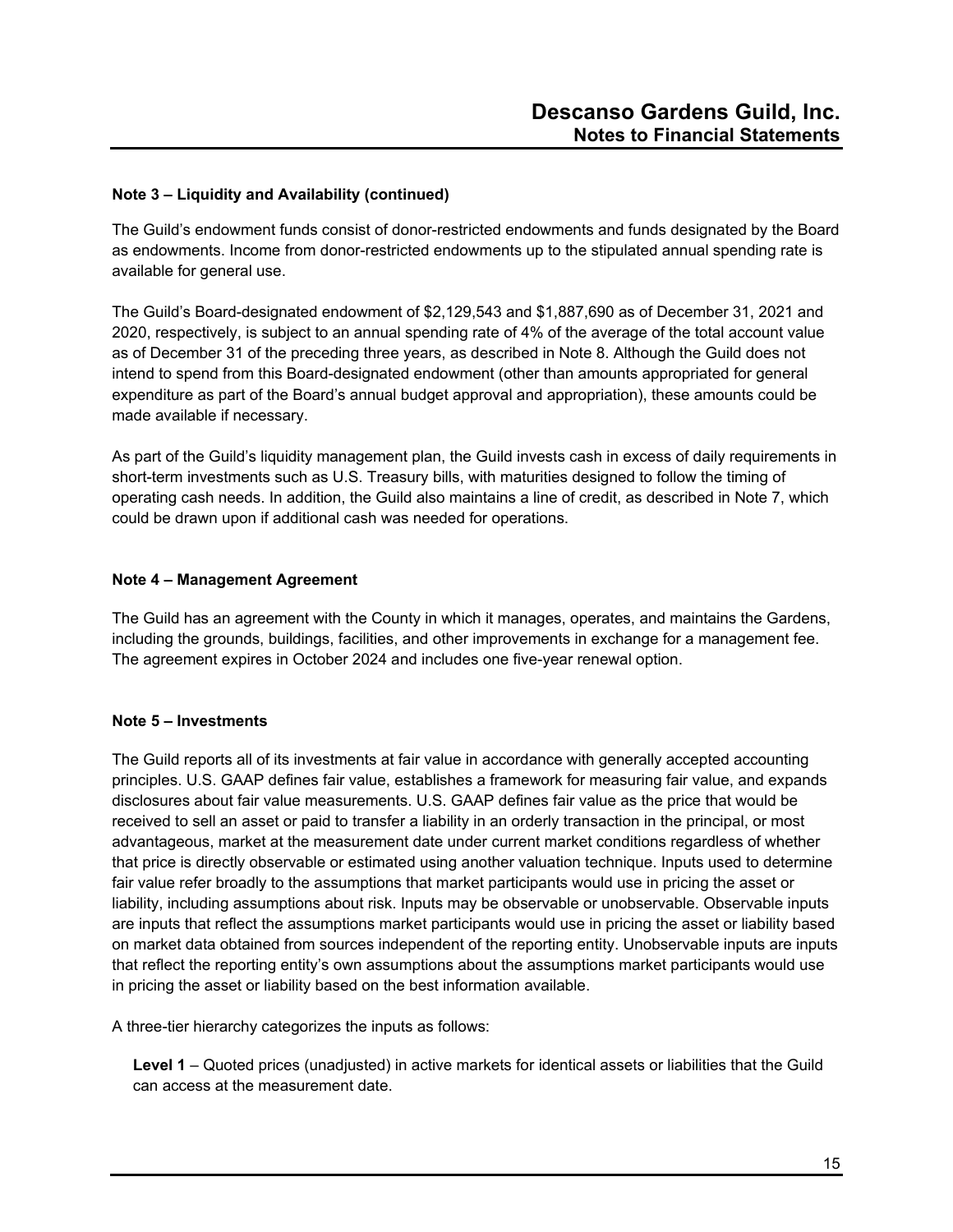#### **Note 5 – Investments (continued)**

**Level 2** – Inputs other than quoted prices included within Level 1 that are observable for the asset or liability, either directly or indirectly. These include quoted prices for similar assets or liabilities in active markets, quoted prices for identical or similar assets or liabilities in markets that are not active, inputs other than quoted prices that are observable for the asset or liability, and market-corroborated inputs.

**Level 3** – Unobservable inputs for the asset or liability. In these situations, the Guild develops inputs using the best information available in the circumstances.

The investments of the Guild in Level 1 include cash equivalents, direct equity investments, bond and equity mutual funds, and exchange traded funds, and are valued based on quoted market prices of identical assets.

The investments of the Guild in Level 2 include U.S. Treasury bonds and are valued based on quoted market prices of similar assets.

Transfers between hierarchy levels are recognized at the end of the reporting period. There were no transfers for the years ended December 31, 2021 and 2020.

The following is a summary of investments at December 31, 2021 and 2020:

|                                    | 2021         | 2020          |
|------------------------------------|--------------|---------------|
|                                    |              |               |
| Cash equivalents                   | \$<br>78.640 | \$<br>106,779 |
| Direct equities - domestic         | 1,896,084    | 1,670,460     |
| Bond funds - mutual funds          | 481,555      | 487,248       |
| Equity funds - mutual funds        | 187,503      | 151,063       |
| Exchange traded funds - equities   | 59,564       | 189,368       |
| Exchange traded funds - bond funds | 491,322      | 386,347       |
| U.S. Treasury bonds                |              | 649,798       |
|                                    |              |               |
|                                    | 3,194,668    | 3,641,063     |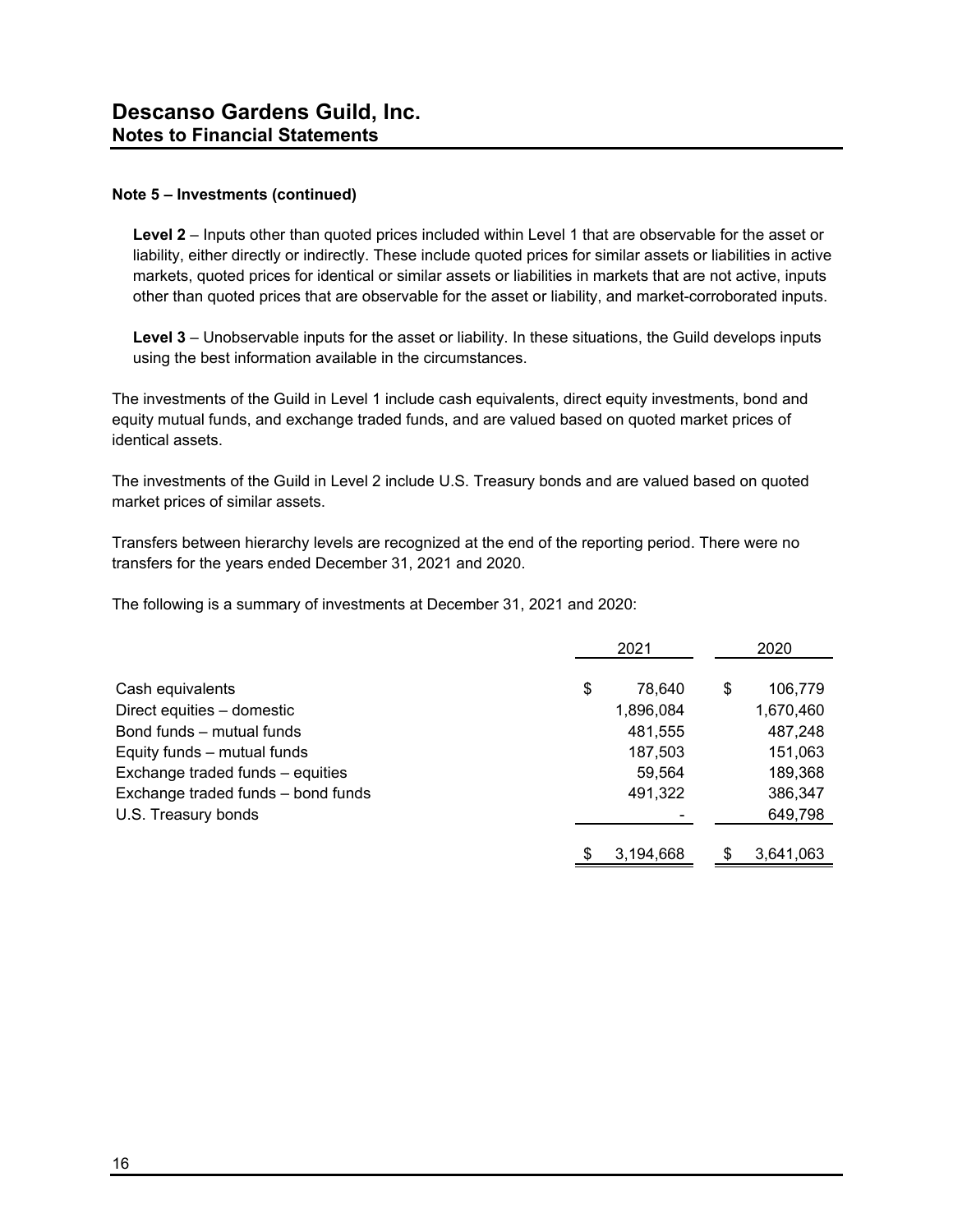#### **Note 5 – Investments (continued)**

The following tables present the Guild's investments by the fair value hierarchy levels as of December 31, 2021 and 2020:

|                                    |       |           | Fair Value Measurements at                                                        |           |                                                                                |  |                           |                       |  |  |
|------------------------------------|-------|-----------|-----------------------------------------------------------------------------------|-----------|--------------------------------------------------------------------------------|--|---------------------------|-----------------------|--|--|
|                                    | Total |           | <b>Quoted Prices</b><br>in Active Markets<br>for Identical<br>Assets<br>(Level 1) |           | December 31, 2021<br>Significant<br>Other<br>Observable<br>Inputs<br>(Level 2) |  | Unobservable<br>(Level 3) | Significant<br>Inputs |  |  |
| Assets                             |       |           |                                                                                   |           |                                                                                |  |                           |                       |  |  |
| Operating Investments              |       |           |                                                                                   |           |                                                                                |  |                           |                       |  |  |
| Cash equivalents                   | \$    |           | \$                                                                                |           | \$                                                                             |  |                           |                       |  |  |
| U.S. Treasury bonds                |       |           |                                                                                   |           |                                                                                |  |                           |                       |  |  |
|                                    |       |           |                                                                                   |           |                                                                                |  |                           |                       |  |  |
| <b>Endowment Investments</b>       |       |           |                                                                                   |           |                                                                                |  |                           |                       |  |  |
| Cash equivalents                   |       | 78,640    |                                                                                   | 78,640    |                                                                                |  |                           |                       |  |  |
| Equities - domestic                |       | 1,896,084 |                                                                                   | 1,896,084 |                                                                                |  |                           |                       |  |  |
| Exchange traded funds - equities   |       | 59,564    |                                                                                   | 59,564    |                                                                                |  |                           |                       |  |  |
| Exchange traded funds - bond funds |       | 491,322   |                                                                                   | 491,322   |                                                                                |  |                           |                       |  |  |
| Bond mutual funds                  |       | 481,555   |                                                                                   | 481,555   |                                                                                |  |                           |                       |  |  |
| Equity mutual funds                |       | 187,503   |                                                                                   | 187,503   |                                                                                |  |                           |                       |  |  |
|                                    |       | 3,194,668 |                                                                                   | 3,194,668 |                                                                                |  |                           |                       |  |  |
| Total investments                  |       | 3,194,668 | \$                                                                                | 3,194,668 | \$                                                                             |  |                           |                       |  |  |

|                                    |    |           | Fair Value Measurements at<br>December 31, 2020 |           |    |                                                                                   |    |                                                           |                                                    |  |
|------------------------------------|----|-----------|-------------------------------------------------|-----------|----|-----------------------------------------------------------------------------------|----|-----------------------------------------------------------|----------------------------------------------------|--|
|                                    |    |           | Total                                           |           |    | <b>Quoted Prices</b><br>in Active Markets<br>for Identical<br>Assets<br>(Level 1) |    | Significant<br>Other<br>Observable<br>Inputs<br>(Level 2) | Significant<br>Unobservable<br>Inputs<br>(Level 3) |  |
| Assets                             |    |           |                                                 |           |    |                                                                                   |    |                                                           |                                                    |  |
| Operating Investments              |    |           |                                                 |           |    |                                                                                   |    |                                                           |                                                    |  |
| Cash equivalents                   | \$ | 30,050    | \$                                              | 30,050    | \$ |                                                                                   | \$ |                                                           |                                                    |  |
| U.S. Treasury bonds                |    | 649,798   |                                                 |           |    | 649,798                                                                           |    |                                                           |                                                    |  |
|                                    |    | 679,848   |                                                 | 30,050    |    | 649,798                                                                           |    |                                                           |                                                    |  |
| <b>Endowment Investments</b>       |    |           |                                                 |           |    |                                                                                   |    |                                                           |                                                    |  |
| Cash equivalents                   |    | 76,729    |                                                 | 76,729    |    |                                                                                   |    |                                                           |                                                    |  |
| Equities - domestic                |    | 1,670,460 |                                                 | 1,670,460 |    |                                                                                   |    |                                                           |                                                    |  |
| Exchange traded funds - equities   |    | 189,368   |                                                 | 189,368   |    |                                                                                   |    |                                                           |                                                    |  |
| Exchange traded funds - bond funds |    | 386,347   |                                                 | 386,347   |    |                                                                                   |    |                                                           |                                                    |  |
| Bond mutual funds                  |    | 487,248   |                                                 | 487,248   |    |                                                                                   |    |                                                           |                                                    |  |
| Equity mutual funds                |    | 151,063   |                                                 | 151,063   |    |                                                                                   |    |                                                           |                                                    |  |
|                                    |    | 2,961,215 |                                                 | 2,961,215 |    |                                                                                   |    |                                                           |                                                    |  |
| <b>Total investments</b>           |    | 3,641,063 | \$                                              | 2,991,265 | \$ | 649,798                                                                           | \$ |                                                           |                                                    |  |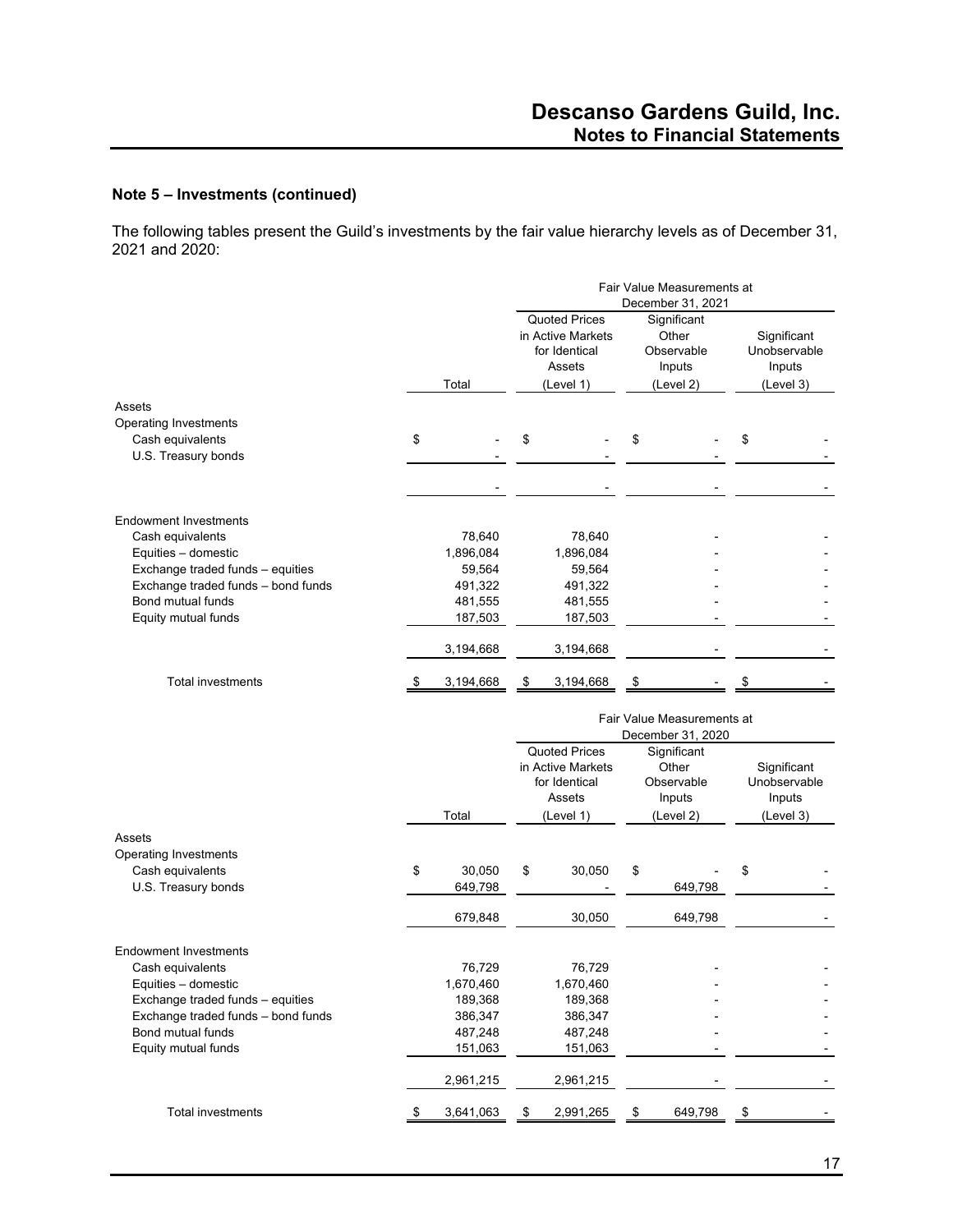#### **Note 6 – Property and Equipment**

As of December 31, 2021 and 2020, property and equipment consisted of the following:

|                                      | 2021 |             | 2020            |  |
|--------------------------------------|------|-------------|-----------------|--|
| Vehicles and machinery               | \$   | 855,359     | \$<br>554,287   |  |
| Equipment                            |      | 236,040     | 225,261         |  |
| Leasehold improvements               |      | 7,842,726   | 7,064,910       |  |
| Furniture and fixtures               |      | 429,955     | 429,955         |  |
| Construction in progress             |      | 817,976     | 956,079         |  |
| Total gross, property, and equipment |      | 10,182,056  | 9,230,492       |  |
| Accumulated depreciation             |      | (5,156,237) | (4,449,623)     |  |
| Total property and equipment, net    |      | 5,025,819   | \$<br>4,780,869 |  |

Depreciation expense for the years ended December 31, 2021 and 2020, was \$706,614 and \$616,804, respectively.

The land and buildings occupied and operated by the Guild are not included in the financial statements, as title to such land and buildings is held by the County.

#### **Note 7 – Line of Credit**

The Guild has a revolving line of credit with a banking institution which allows for borrowings up to \$500,000 and is secured by the Guild's receivables, gift shop inventory, and equipment. The borrowings bear interest at the Wall Street Journal prime rate plus 1.0%, but not less than 4.25% per annum (4.25% at December 31, 2021 and 2020). The line of credit expires on August 1, 2022.

As of December 31, 2021 and 2020, there was no balance outstanding on the line of credit. Interest expense for the years ended December 31, 2021 and 2020, was \$0 and \$6,875, respectively.

#### **Note 8 – Endowments**

Endowments (the "Endowment") consist of individual funds established by donors to provide annual funding for specific activities and general operations. The Endowment also includes certain net assets without donor restrictions designated for endowment by the board of trustees. Net assets associated with endowment funds are classified and reported based on the existence or absence of donor-imposed restrictions.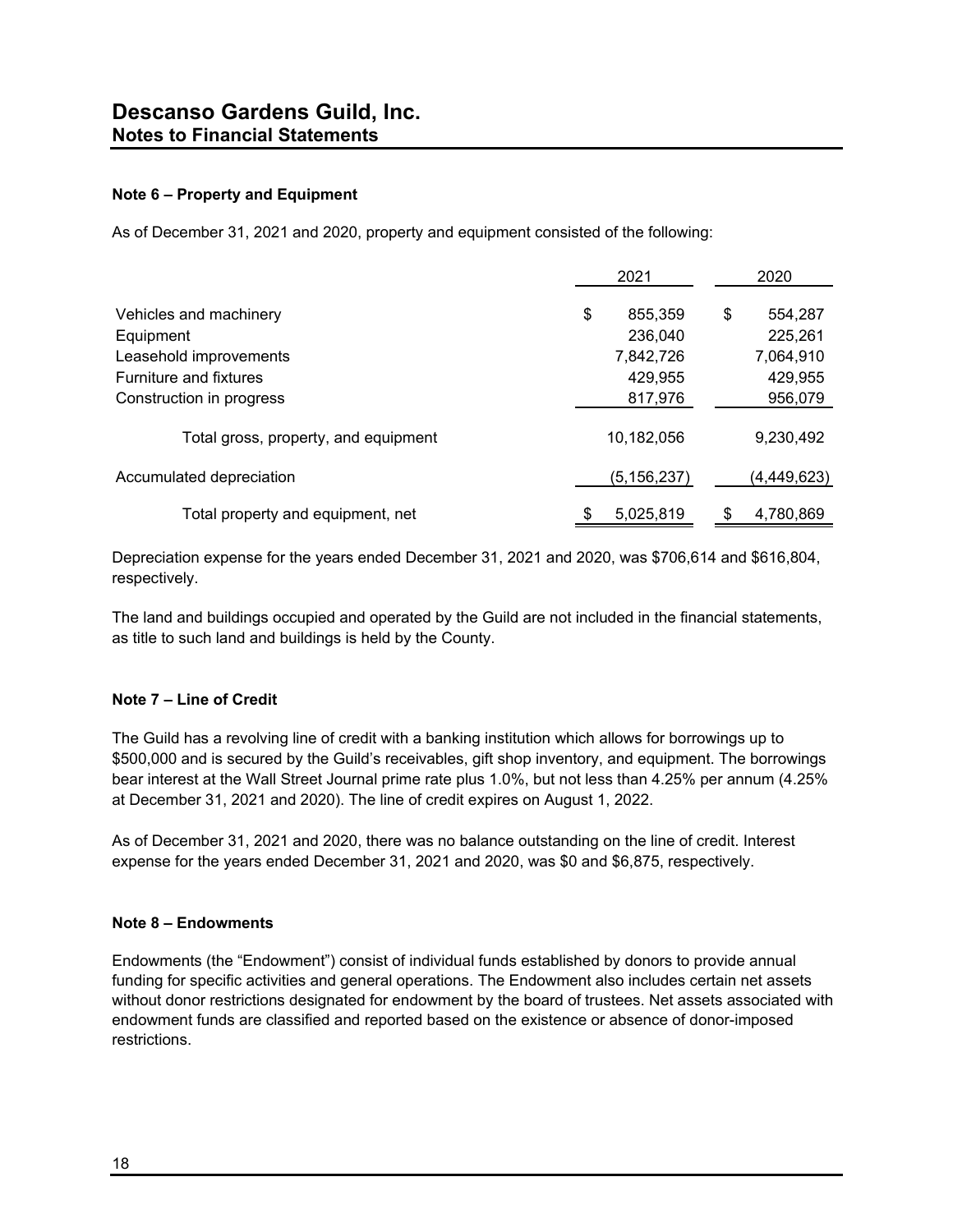## **Note 8 – Endowments (continued)**

The board of trustees has interpreted the Uniform Prudent Management of Institutional Funds Act (UPMIFA) as requiring the preservation of the original gift as of the gift date of the donor-restricted endowment funds absent explicit donor stipulations to the contrary. As a result of this interpretation, the Guild classifies as net assets with donor restriction (a) the original value of the gifts donated to the endowment, (b) the original value of subsequent gifts to the donor-restricted endowment, and (c) accumulations to the donor-restricted endowment made in accordance with the direction of the applicable donor gift instrument at the time the accumulation is added to the fund.

In accordance with UPMIFA, the following factors are to be considered in making a determination to appropriate or accumulate endowment funds:

- The duration and preservation of the fund,
- The purposes of the Guild and the donor-restricted endowment fund,
- General economic conditions,
- The possible effects of inflation and deflation,
- The expected total return from income and the appreciation of investments,
- Other resources of the Guild, and
- The investment policies of the Guild.

As of December 31, 2021 and 2020, the Guild had the following endowment net asset composition by type of fund:

| December 31, 2021                                                                                                                                                            | <b>Without Donor</b><br><b>Restrictions</b> | <b>With Donor</b><br><b>Restrictions</b> | Total              |
|------------------------------------------------------------------------------------------------------------------------------------------------------------------------------|---------------------------------------------|------------------------------------------|--------------------|
| Board-designated endowment funds                                                                                                                                             | \$<br>2,129,543                             | \$                                       | 2,129,543<br>\$    |
| Donor-restricted endowment funds<br>Original donor-restricted gift amount and amounts<br>required to be maintained in perpetuity by donor<br>Donor-restricted term endowment |                                             | 890,344<br>174,782                       | 890,344<br>174,782 |
|                                                                                                                                                                              | 2,129,543                                   | 1,065,126<br>\$                          | 3,194,669          |
| December 31, 2020                                                                                                                                                            | <b>Without Donor</b><br>Restriction         | <b>With Donor</b><br><b>Restrictions</b> | Total              |
| Board-designated endowment funds                                                                                                                                             | \$<br>1,887,690                             | \$                                       | 1,887,690<br>\$    |
| Donor-restricted endowment funds<br>Original donor-restricted gift amount and amounts<br>required to be maintained in perpetuity by donor<br>Donor-restricted term endowment |                                             | 890,344<br>183,181                       | 890,344<br>183,181 |
|                                                                                                                                                                              | 1,887,690                                   | 1,073,525<br>S                           | 2,961,215          |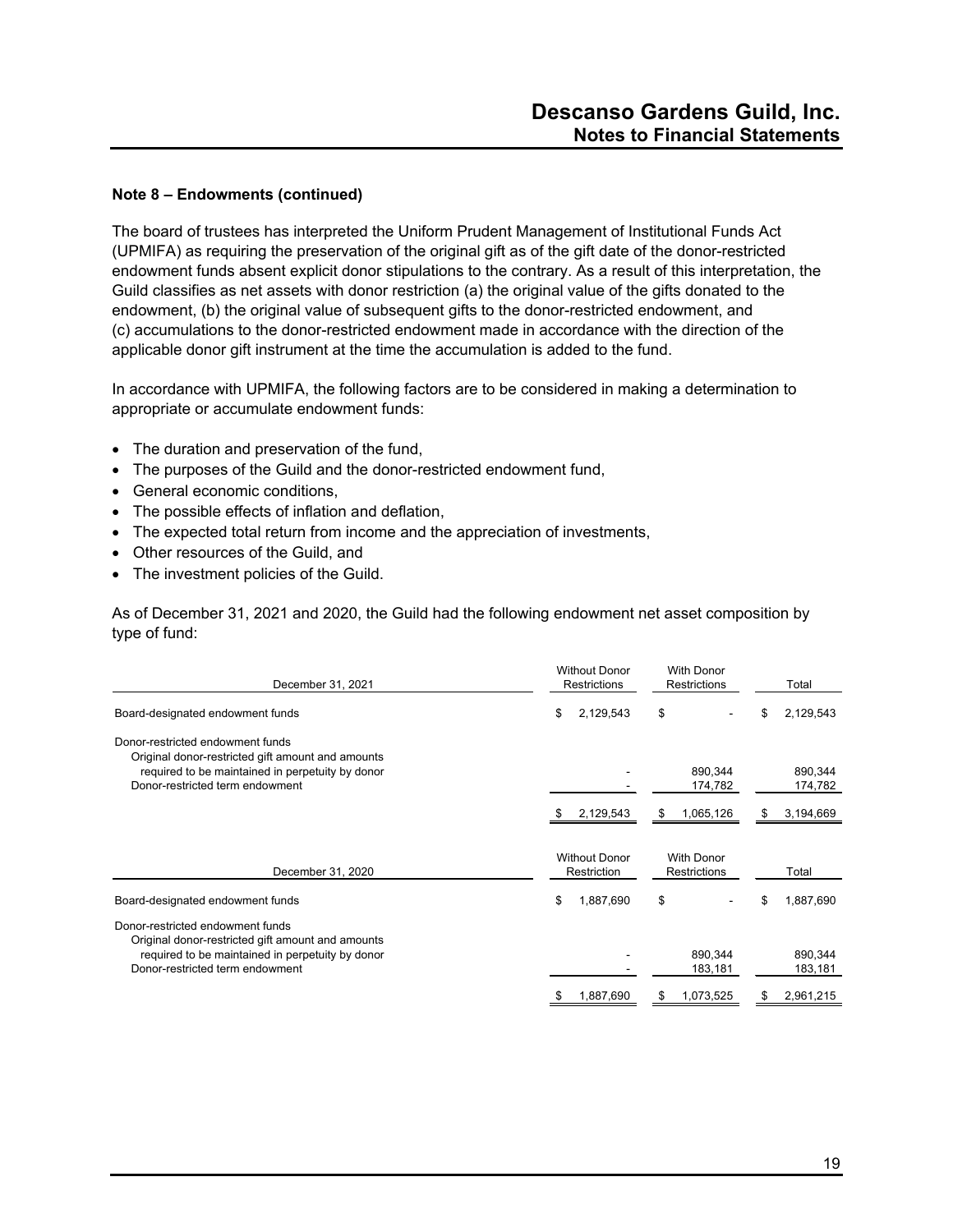#### **Note 8 – Endowments (continued)**

**Investment and spending policies** – Unless otherwise specified by the donors, the Guild's spending policy for endowment funds is to transfer an amount equal to 4% of the average of the total account value as of December 31 of the preceding three years.

The Guild has adopted investment policies for endowment assets that enhance the Guild's capabilities to execute its current mission in the short term and provide stability and institutional longevity over the very long term. Investments should be sufficiently diversified to provide total returns to achieve the preservation of capital, funding an annual transfer to support operations, protecting capital from inflation, and increasing capital while minimizing the risks inherent in market swings and economic conditions.

The asset allocation guidelines for the endowments are as follows:

|                           | Range      | Target |
|---------------------------|------------|--------|
| Equity investments        | 40% to 80% | 65%    |
| Fixed income securities   | 20% to 60% | 35%    |
| Cash and cash equivalents | 0% to 5%   | $0\%$  |

Changes in endowment net assets for the years ended December 31, 2021 and 2020, are as follows:

| Year Ended December 31, 2021                  | <b>Without Donor</b><br><b>Restrictions</b> | <b>With Donor</b><br>Restrictions | Total           |  |
|-----------------------------------------------|---------------------------------------------|-----------------------------------|-----------------|--|
| Endowment net assets, beginning of year       | 1,887,690<br>\$                             | 1,073,525<br>\$                   | 2,961,215<br>\$ |  |
| Investment return, net                        | 33,560                                      | 7,706                             | 41,266          |  |
| Net unrealized gain                           | 198.052                                     | 121,136                           | 319,188         |  |
| Appropriation of endowment assets pursuant to |                                             |                                   |                 |  |
| spending-rate policy                          |                                             | (99,000)                          | (99,000)        |  |
| Reclassification for underwater endowments    | 10,241                                      | (10, 241)                         |                 |  |
| Appropriation of endowment assets subject to  |                                             |                                   |                 |  |
| passage of time – SHG term endowment          |                                             | (28,000)                          | (28,000)        |  |
| Endowment net assets, end of year             | 2,129,543<br>-SS                            | 1,065,126<br>\$                   | 3,194,669<br>\$ |  |
|                                               | <b>Without Donor</b>                        | <b>With Donor</b>                 |                 |  |
| Year Ended December 31, 2020                  | Restriction                                 | Restrictions                      | Total           |  |
| Endowment net assets, beginning of year       | 1,621,106<br>\$                             | 1,085,243<br>\$                   | 2,706,349<br>\$ |  |
| Investment return, net                        | 16,924                                      | 11,226                            | 28,150          |  |
| Net unrealized gain                           | 214.601                                     | 132,215                           | 346,816         |  |
| Appropriation of endowment assets pursuant to |                                             |                                   |                 |  |
| spending-rate policy                          |                                             | (92, 100)                         | (92, 100)       |  |
| Reclassification for underwater endowments    | 35,059                                      | (35,059)                          |                 |  |
| Appropriation of endowment assets subject to  |                                             |                                   |                 |  |
| passage of time – SHG term endowment          |                                             | (28,000)                          | (28,000)        |  |
| Endowment net assets, end of year             | 1,887,690                                   | 1,073,525<br>\$                   | 2,961,215<br>\$ |  |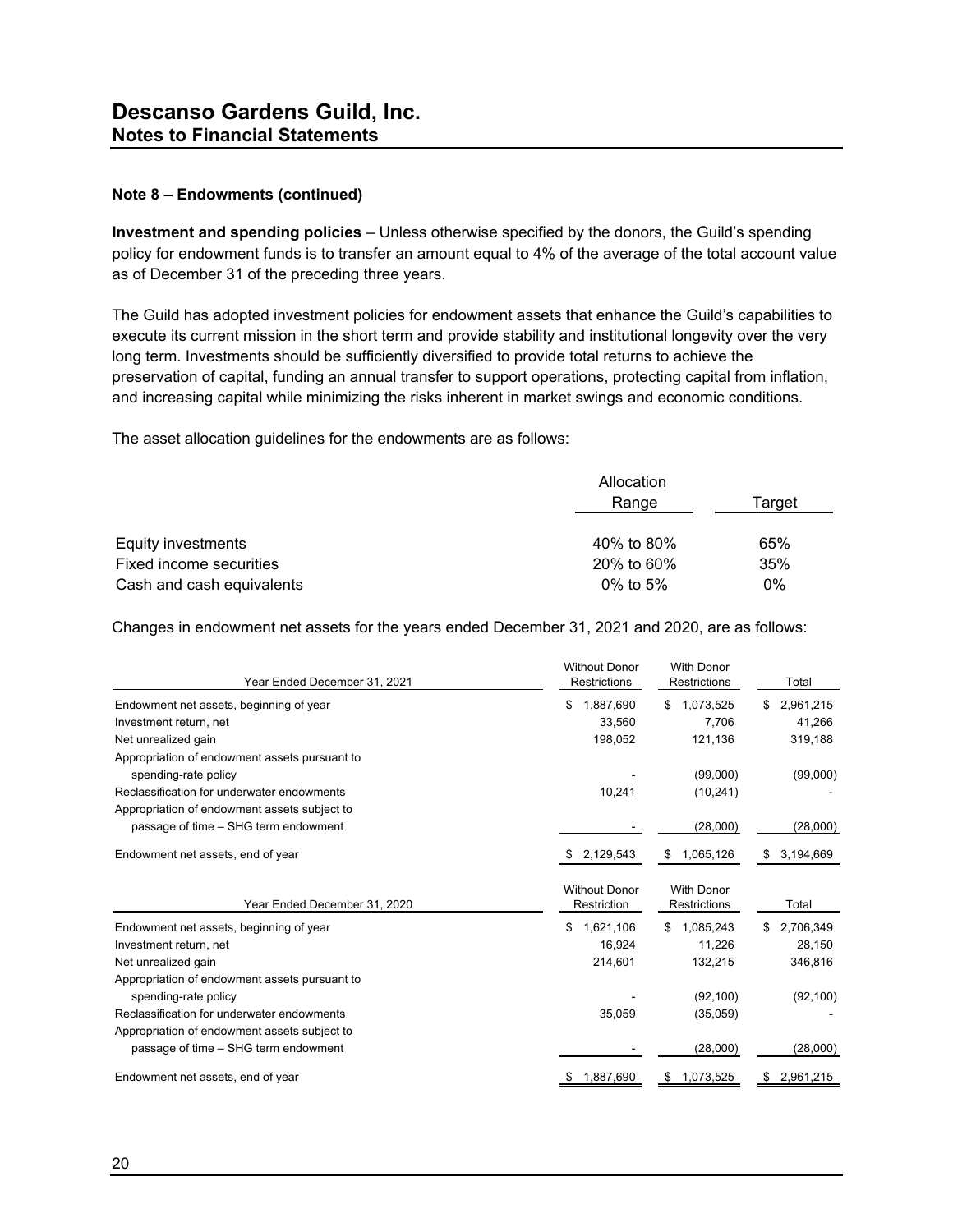#### **Note 9 – Net Assets with Donor Restrictions**

Net assets with donor restrictions were as follows for the years ended December 31, 2021 and 2020:

|                                                                                                                     | 2021 |           | 2020 |                          |
|---------------------------------------------------------------------------------------------------------------------|------|-----------|------|--------------------------|
| Subject to expenditure for specified purpose<br><b>Borun Nursery</b><br><b>Other Purposes</b><br><b>Front Drive</b> | \$   | 28,202    | \$   | 194.100<br>24,307<br>150 |
|                                                                                                                     |      | 28,202    | \$.  | 218,557                  |
| Endowments<br>Subject to the passage of time<br><b>SHG Term Endowment</b>                                           | \$   | 174.782   | \$   | 183,181                  |
| Subject to endowment spending policy and appropriation<br>Permanently restricted to general endowment               |      | 890.344   |      | 890.344                  |
| <b>Total endowments</b>                                                                                             |      | 1,065,126 |      | 1,073,525                |
| Total net assets with donor restrictions                                                                            |      | 1.093.328 | S    | 1.292.082                |

Net assets were released from donor restrictions by incurring expenses satisfying the restricted purpose or by occurrence of the passage of time or other events specified by the donors as follows for the years ended December 31, 2021 and 2020:

| 2021 |         | 2020         |
|------|---------|--------------|
|      | 28,000  | \$<br>28,000 |
|      |         |              |
|      | 404.100 | 10,900       |
|      | 17,830  | 47,458       |
|      | 150     | 27,521       |
|      | 422,080 | 85,879       |
|      |         |              |
|      |         |              |
|      | 109,241 | 127,159      |
|      | 559,321 | 241,038      |
|      |         |              |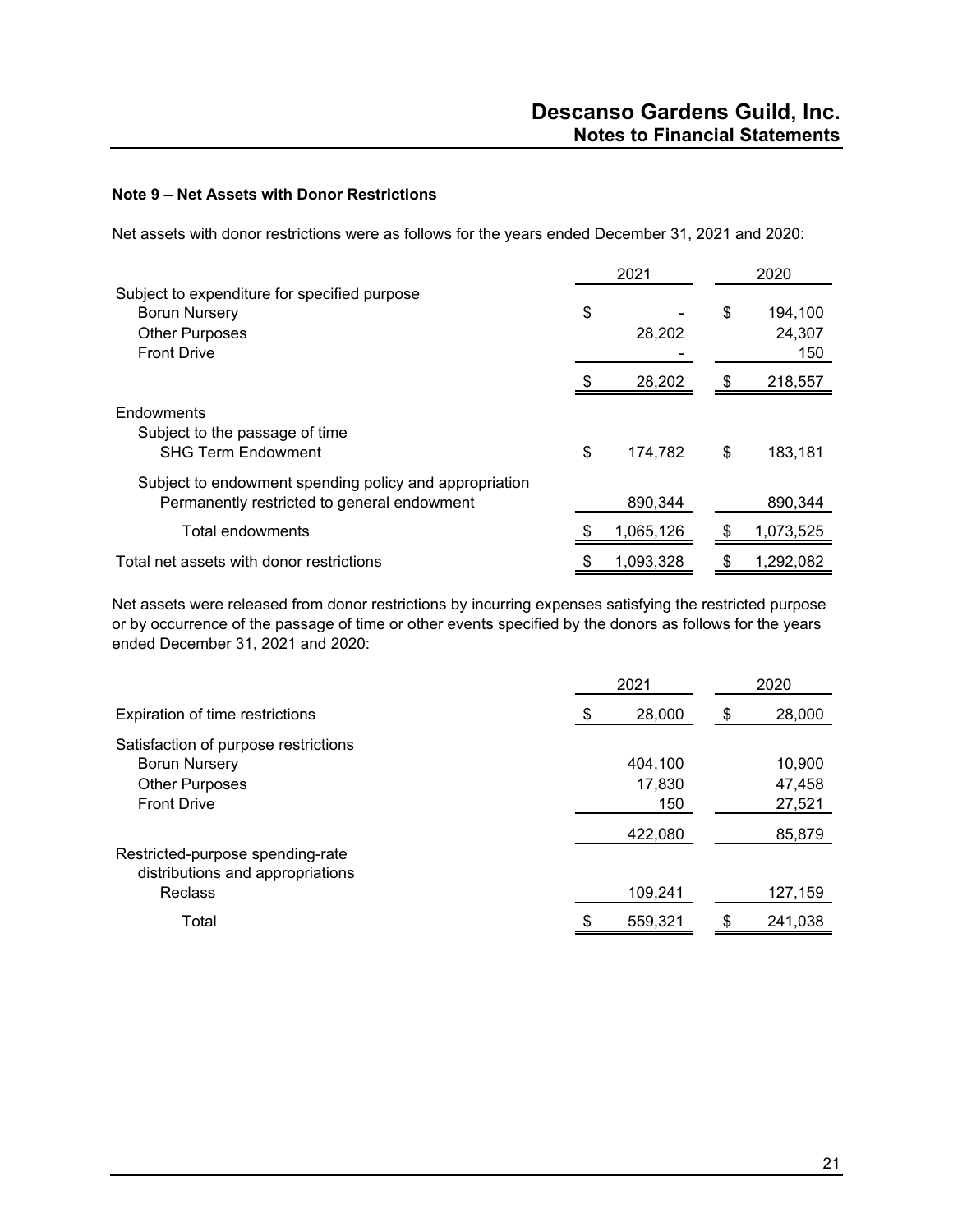#### **Note 10 – Joint Costs of Activities that Include a Fundraising Appeal**

The Guild produces a newsletter thrice yearly that includes programmatic and administrative information, together with a request for contributions in support of the Guild's mission. During the years ended December 31, 2021 and 2020, the costs of producing the newsletter included joint costs not directly attributable to any single function. Those costs were allocated among the following functional expense categories as follows for the years ended December 31, 2021 and 2020:

|                                         | 2021         |    | 2020   |
|-----------------------------------------|--------------|----|--------|
| Garden stewardship and operations       | \$<br>57.755 | \$ | 35,668 |
| Education, public programs, and gallery | 10,268       |    | 11,402 |
| Management and general                  |              |    | 1,254  |
| Fundraising and development             | 3,850        |    | 3,801  |
|                                         | 71,873       | S  | 52,125 |

#### **Note 11 – Commitments**

**Leases** – The Guild leases warehouse storage space under an operating lease agreement. The lease expires in November 2024. Future minimum lease payments under the non-cancelable operating lease are as follows:

|                           | <b>Operating Lease</b> |         |
|---------------------------|------------------------|---------|
| Years Ending December 31, |                        |         |
| 2022                      | \$                     | 56,156  |
| 2023                      |                        | 57,840  |
| 2024                      |                        | 54,472  |
| Total                     | \$                     | 168,468 |
|                           |                        |         |

The Guild leases a postage meter with monthly payments of \$198 through October 2026.

The Guild leases office equipment with monthly payments of \$275 for 48 months through July 2024.

Rent expense for the years ended December 31, 2021 and 2020, was \$54,384 and \$52,932 respectively.

**Catering agreement** – The Guild has a catering agreement that provides a third party with exclusive rights to conduct all food and beverage operations at the Gardens. The Guild receives 10% of gross sales from the café and special events and 15% of gross sales from catering events. The agreement expires in May 2025 and includes a five-year renewal option.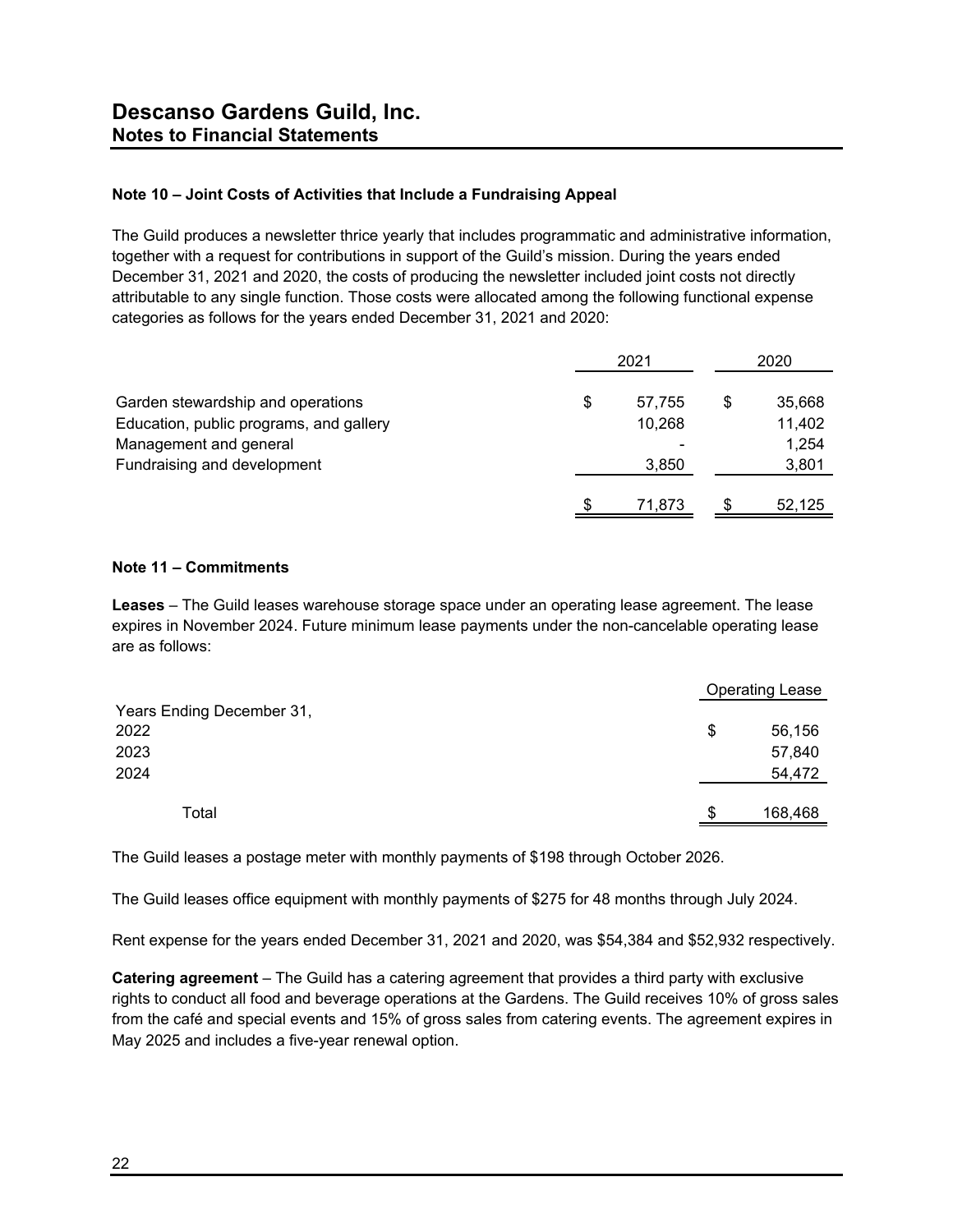## **Note 12 – Employee Benefit Plan**

The Guild sponsors the Descanso Gardens Guild Plan (the "Plan"), a defined contribution plan. The Plan covers eligible employees who meet certain eligibility requirements. Contributions to the Plan are made through elective employee deferrals and employer discretionary contributions. Employer contributions made for the years ended December 31, 2021 and 2020, were \$53,191and \$55,276, respectively.

# **Note 13 – Deferred Revenue**

Deferred revenues for the years ended December 31, 2021 and 2020, totaled \$2,516,915 and \$1,820,199, respectively. Included in those amounts are deferred revenues related to admissions, memberships, programs, and rentals. The following table provides information about significant changes in deferred admissions and membership revenue for the years ended December 31, 2021 and 2020:

|                                                                                                                                       | 2021                     |   | 2020                     |
|---------------------------------------------------------------------------------------------------------------------------------------|--------------------------|---|--------------------------|
| Deferred admissions and membership revenue, beginning of period                                                                       | 1,581,330                | S | 1.429.419                |
| Decreases in deferred revenue due to performance satisfaction<br>Increases in deferred revenue due to cash received during the period | (1,425,237)<br>2,136,852 |   | (1,239,944)<br>1,391,855 |
| Deferred admissions and membership revenue, end of period                                                                             | 2,292,945                | S | 1,581,330                |

#### **Note 14 – COVID-19 Pandemic**

As a result of the COVID-19 pandemic in 2020, the Guild evaluated the pandemic's impact on its operations, customers, employees, and vendors.

At this stage, the impact on the Guild's operations and results has been positive. As the Guild operates in the botanical gardens sector that offers its visitors an experience close to nature, the Guild has found increased demand for safe outdoor spaces and programs. The Guild continues to follow the various government policies and advice to continue operations in the best and safest way possible for the health of its members, visitors, and employees.

#### **Note 15 – Grant Revenue**

The Guild obtained a loan from a financial institution in the amount of \$636,300 under the Paycheck Protection Program (PPP) established by the Coronavirus Aid, Relief, and Economic Security (CARES) Act. The loan was subject to a note dated April 28, 2020, and bore interest at a rate of 1%. The term of the loan was two years. Monthly payments begin after a 10-month deferral from the end of the 6-month covered period. The loan was subject to partial or full forgiveness and the Guild applied for full forgiveness of the loan amount. The loan may be repaid at any time with no prepayment penalty.